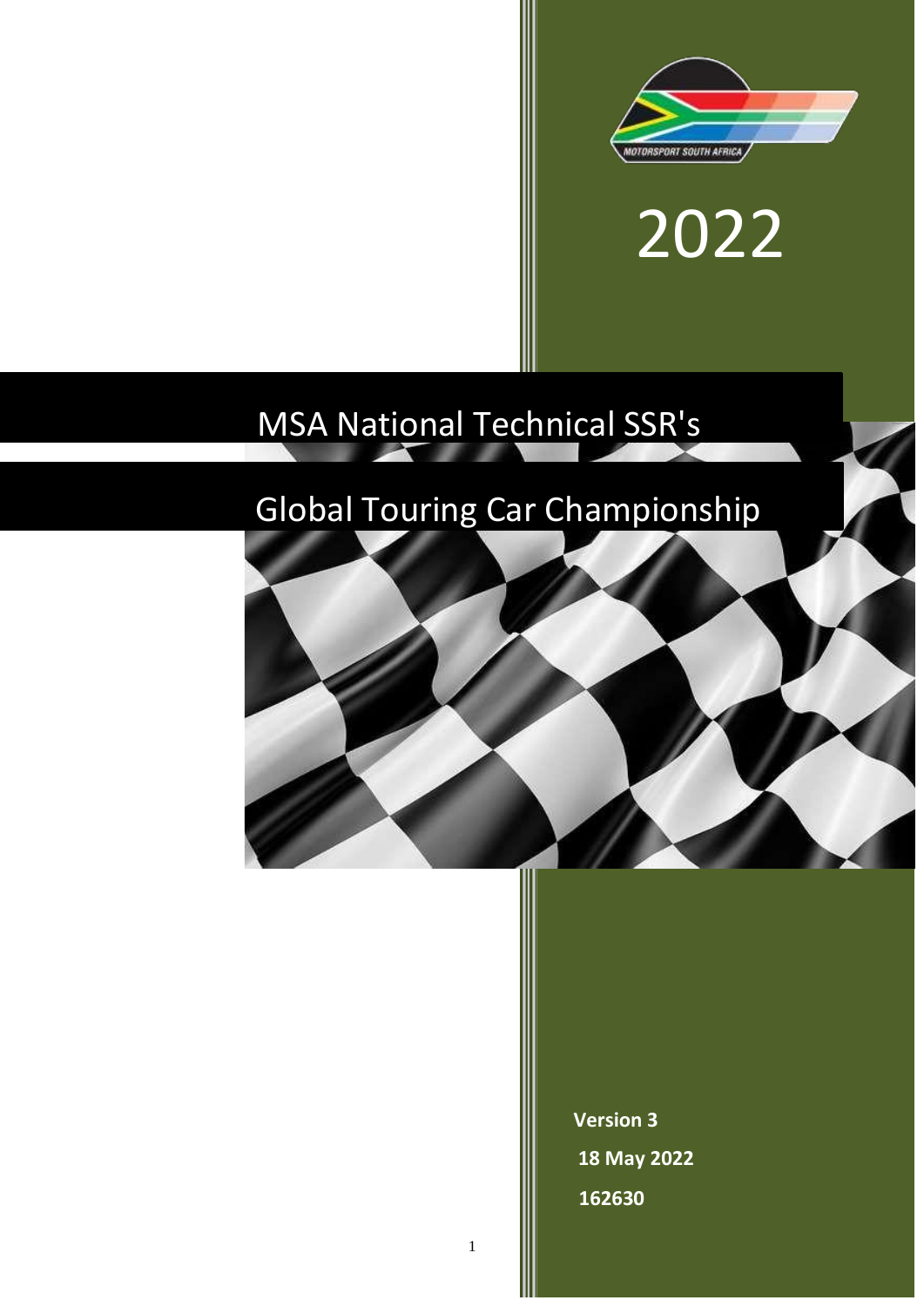#### **REVIEW AND AMENDMENTS**

Amendments and updates to the rules will be recorded in the Amendment Record, detailing the updated version, date of approval of the amendment and a short summary of the amendment.

#### **AMENDMENT RECORD**

| <b>Modified SSR / ART</b>  | <b>Date</b><br>applicable | Date of<br><b>Publication</b> | <b>Clarifications</b>     |
|----------------------------|---------------------------|-------------------------------|---------------------------|
| <b>ART 16.4</b>            | 18.05.2022                | 18.05.2022                    | <b>Regulation amended</b> |
| <b>ART 18.2</b>            | 18.05.2022                | 18.05.2022                    | <b>Regulation amended</b> |
| ART 19.1                   | 18.05.2022                | 18.05.2022                    | <b>Regulation amended</b> |
| <b>ART 25.1</b>            | 18.05.2022                | 18.05.2022                    | <b>Regulation amended</b> |
| ART 31.2.1, 31.2.2, 31.2.3 | 18.05.2022                | 18.05.2022                    | <b>Regulation amended</b> |
| <b>ART 31.3</b>            | 18.05.2022                | 18.05.2022                    | <b>Regulation amended</b> |
|                            |                           |                               |                           |
|                            |                           |                               |                           |
| <b>ART 2.5</b>             | 24.02.2022                | 24.02.2022                    | Wording amended           |
| <b>ART 4.2</b>             | 24.02.2022                | 24.02.2022                    | <b>Regulation amended</b> |
| <b>ART 6.6</b>             | 24.02.2022                | 24.02.2022                    | Wording amended           |
| <b>ART 21.7</b>            | 24.02.2022                | 24.02.2022                    | Wording amended           |
| ART 21.12                  | 24.02.2022                | 24.02.2022                    | <b>Regulation amended</b> |
| <b>ART 22</b>              | 24.02.2022                | 24.02.2022                    | <b>Regulation amended</b> |
| <b>ART 23</b>              | 24.02.2022                | 24.02.2022                    | <b>Regulation amended</b> |
| <b>ART 31.2</b>            | 24.02.2022                | 24.02.2022                    | <b>Regulation amended</b> |
|                            |                           |                               |                           |

### **Contents**

| 1.             |  |
|----------------|--|
| 2.             |  |
| $\mathbf{3}$ . |  |
| $\mathbf{4}$ . |  |
| 5.             |  |
| 6.             |  |
| 7.             |  |
| 8.             |  |
| 9.             |  |
| 10.            |  |
| 11.            |  |
| 12.            |  |
| 13.            |  |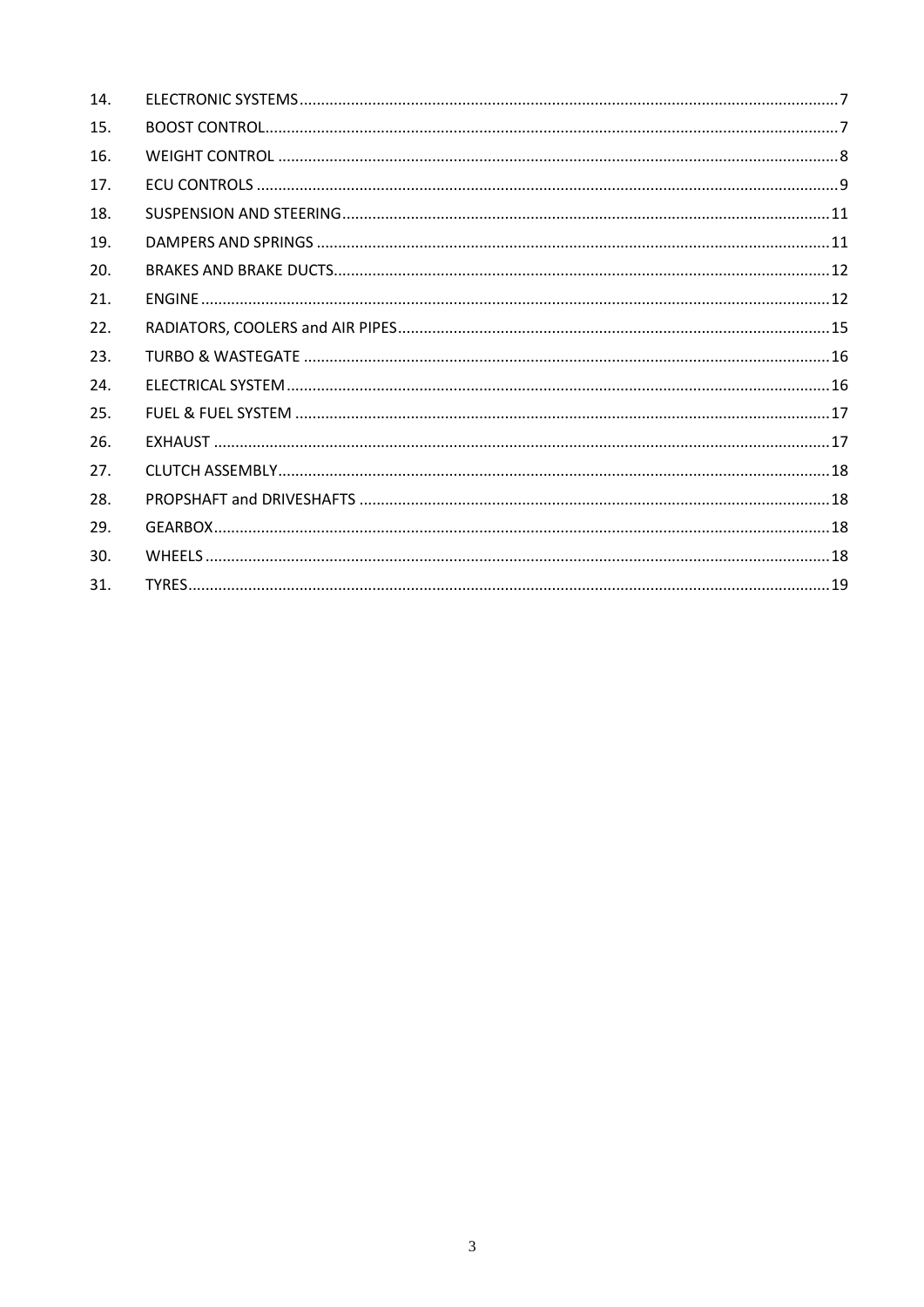#### <span id="page-3-0"></span>**1. GENERAL**

#### 1.1 Eligibility:

Before commissioning the first unit of a new vehicle make, the entrant must receive the agreement in principle from the GTC Commission (GTC) by submitting a specification and sketches/photographs of the proposed vehicle. The entrant must elect a model of a vehicle in the production range on which the competition vehicle will be based, as well as the engine from the Manufacturer to be used. The details of the model of vehicle and engine will be entered in the Vehicle Technical Passport. Permission for a make or model to compete in GTC Championship racing may be withheld if it is felt acceptance would not be in the interests of GTC Championship racing.

- 1.2 Documentation will be done by completing in full all the required parameters in the Technical Passport document (TP). It is the duty of each competitor to satisfy the Controllers and the Stewards of the competition that his vehicle complies with these regulations in its entirety at all times during the competition.
- 1.3 Model of vehicle:

Vehicles belonging to a production-series distinguishable by a specific concept and external general lines of the bodywork and by an identical mechanical construction of the engine and the transmission to the wheels. To qualify as a model, the vehicle should have been produced and sold in commercial dealer outlets in South Africa. Bodywork variations concerning number of doors, hatchback or boot are permitted and will be considered to be of the same model range.

- 1.4 Safety will always be a top priority with the GTC, and unsafe vehicles, at the sole discretion of the GTC controllers will not be allowed to compete.
- 1.5 All components provided by the Series, an Authorized Manufacturer or Supplier must be used as provided, unless otherwise stated in these rules or in update circulars. All original manufacturer identification markings and/or tags must remain as supplied. For avoidance of doubt, these rules provide for no modification of any component.
- 1.6 Competitors are reminded that the onus rests on the entrant/competitor to ensure that the vehicle always complies in full with the Technical Regulations. Refer MSA GCR's 93. Ignorance of the law will be no excuse.

#### **GCR 226 INTERPRETATION OF REGULATIONS AND SPECIFICATIONS**

**In interpreting motorsport regulations and specifications "what is not specifically permitted is disallowed" is the normal concept in keeping with the French regulations on which all motor sporting regulations are based.**

Refer also GTC & Supacup Sporting SSR's art 1.2

- 1.7 The only binding means of communication shall be in writing.
- 1.8 Definitions: Refer to GTC National Sporting Regulations.

#### <span id="page-3-1"></span>**2. TECHNICAL INSPECTION**

- 2.1 The responsibility remains with the Entrants to make sure cars conform to all rules throughout an event. All car parts and equipment must complete technical inspection as and when required by the TC, to be eligible for an event. Officials may inspect all items for conformity of the rules at any time. Completion of technical inspection does not guarantee against disqualification or other penalty if any violation is discovered during any subsequent inspection.
- 2.2 Officials may impound or confiscate a car, part, equipment, item or data associated with a car, driver or entrant, or exchange common parts between cars. In the event of damage or undue wear and tear on an exchange part, the previous owner will be liable for repair costs to bring the part back to serviceable condition.
- 2.3 Certain components will be sealed or marked and registered by the Controllers, and may be inspected for regulatory conformance at a later date. Should the seal be broken or tampered with in any way without the Controller's *approval*, the competitor *may* be excluded from the event, and *may* lose all championship points backdating to the fitting of the seal. In the case of unmarked or differently marked components being found on a car which should have been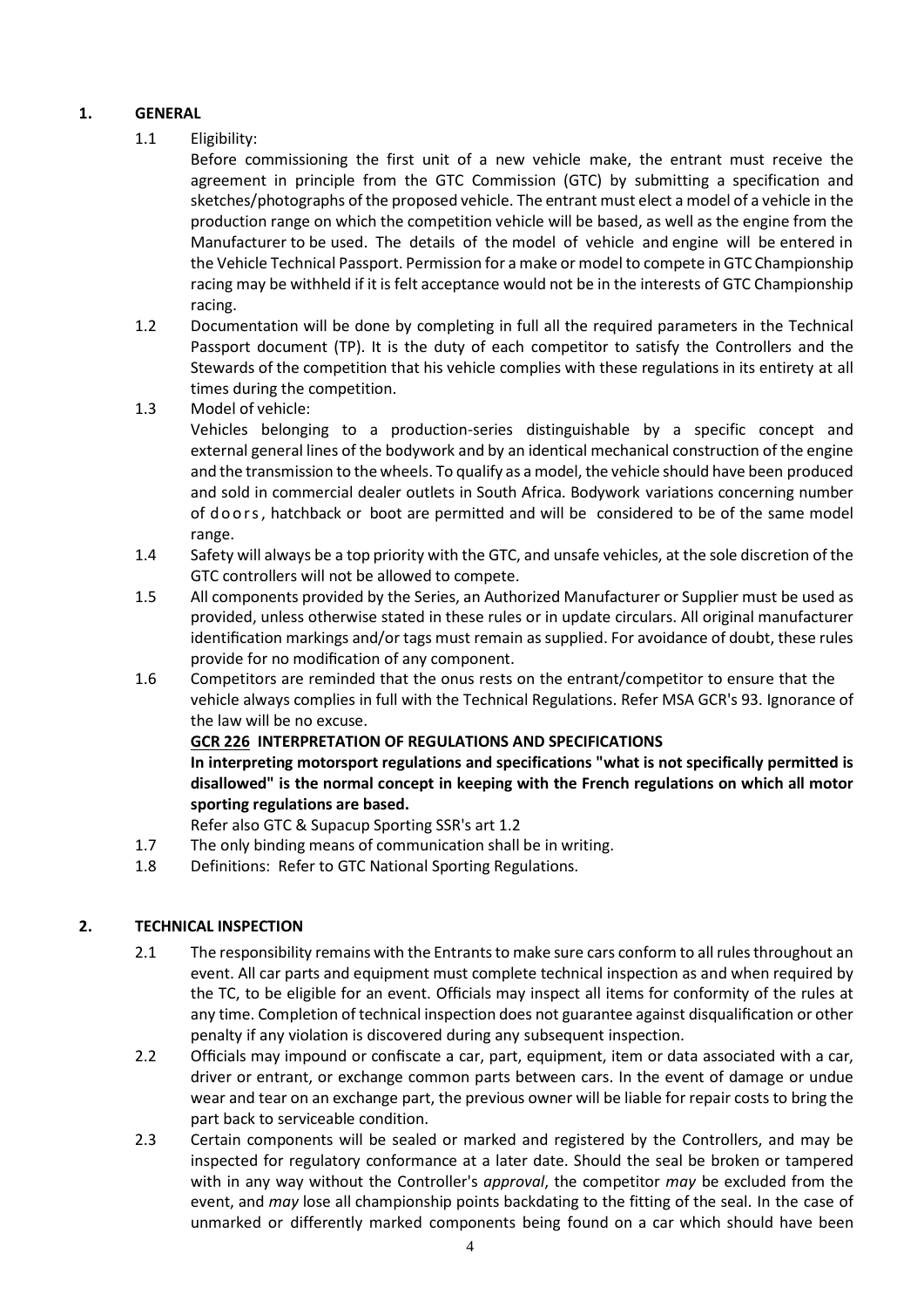marked as recorded, the above penalty *may* apply.

- 2.4 Attendance at any Technical check or strip and in any parc fermé will be restricted to the following people: the controllers, 1 technician from the required team and 1 nominated Team representative. Should an additional technician be required due to the work load, it may be allowed with the permission of the controllers. No other party may enter these restricted areas, and the allowed parties may only enter in the presence of the controllers, or a duly appointed official. It should be noted that no other parties will be allowed in the post race parc fermé and in the strip/technical check area. Transgression of this regulation may lead to exclusion by the Clerk of the Course. Refer GCR 252.
- 2.5 The Technical Passport as supplied by the GTC must be *made available when requested by the*  controller TC
- 2.6 Officials may examine any car involved in a crash and determine if it is suitable for further participation and all members shall co-operate in the preparation of damage reports, photographs, video taping and impact recording analysis. Any entrant refusing to follow the prescribed inspection procedures may be penalized.
- 2.7 Decorative plating (chrome plating, galvanizing, anodizing, etc) may not be used on anystructural metallic parts, unless supplied as such by GTC. All parts which are painted, plated or coated must be stripped before non-destructive testing and inspection.

#### <span id="page-4-0"></span>**3. REFERENCE PLANES & COORDINATES**

- 3.1 All measurementsshall be taken from the reference plane or origin of coordinates. These shall be established by GTC and cannot be modified. References will be measured using the following coordinates:
- 3.1.1 The X-axis is defined as the longitudinal axis front to rear. The zero X-coordinate is defined as the front face of the engine mounting vertical bulkhead in the chassis. The positive direction is forward from zero.
- 3.1.2 The Y-axis is defined as the lateral axis left to right. The zero Y-coordinate is defined on the longitudinal centreline of the car. The positive direction is to the right from zero.
- 3.1.3 The Z-axis is defined as the vertical axis from the ground upwards. The zero Z-coordinate is defined as the horizontal plane formed by the lower surfaces of the underfloor rectangular tubing frame. The positive direction is downwards from zero.
- 3.2 For purposes of technical inspection, the chassis reference planes and origin will be marked on each chassis where applicable. These reference points may not be modified in any way. Chassis damage will be addressed on a case-to-case basis.
	- 3.3 Vehicle Axes:

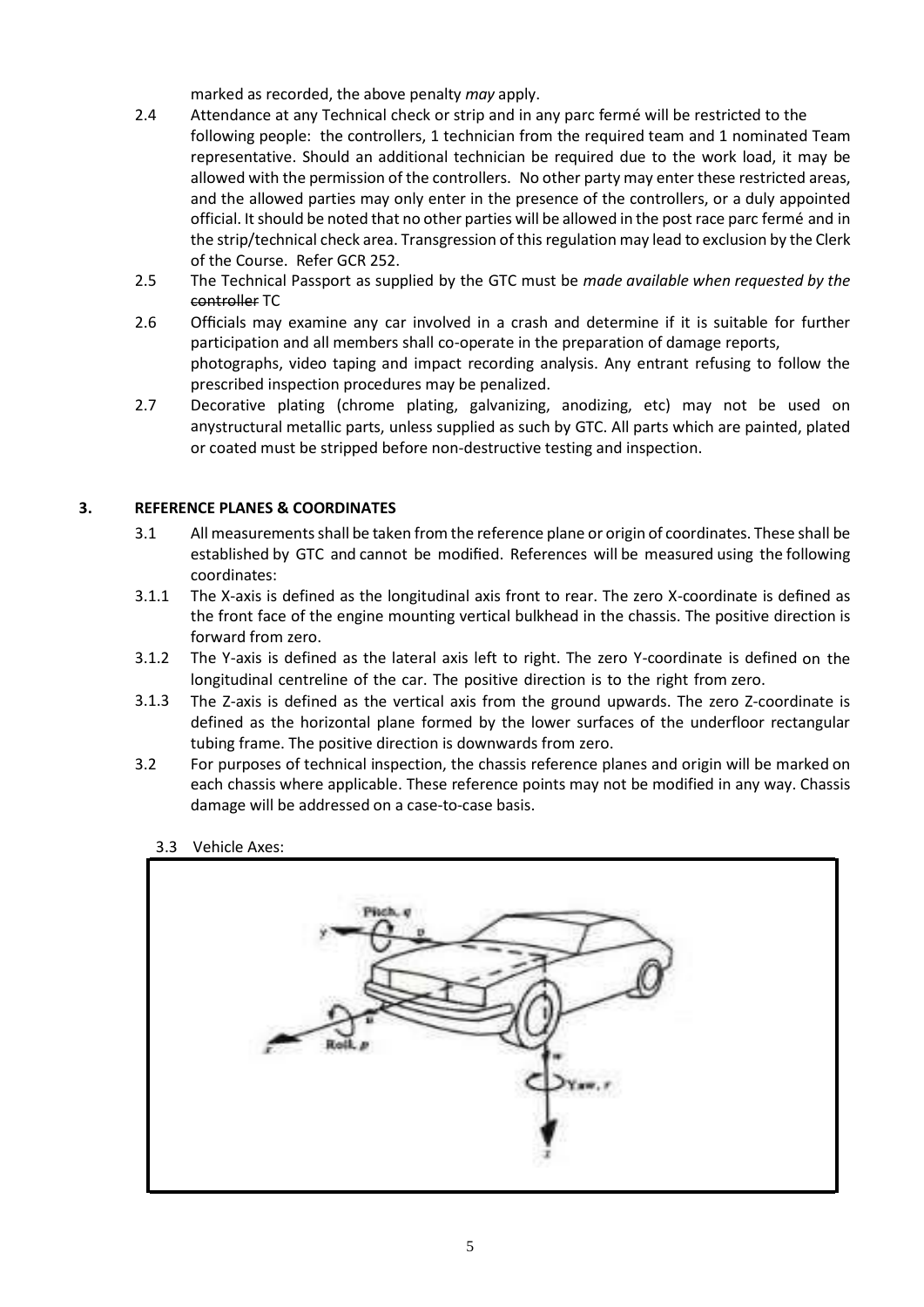#### <span id="page-5-0"></span>**4. VEHICLE DIMENSIONS**

- 4.1 All dimensions are measured in mm and must remain within the following tolerances.
- 4.2 Length: 4686mm nominal (total of wheelbase + rear axle to rear edge of wing bumper + front axle to front of splitter)
- 4.3 Maximum body width: 1850mm (excluding external rear view mirrors)
- 4.4 Maximum track width determined by maximum lower control arm(lca) length, std chassis upper and lower control arm mounting points, rim offset (no wheel spacers allowed). Ideally the upper half of all the wheels to be covered by the fenders in plan view in the straight ahead steering position *and at racing ride height.*
- 4.5 Wheelbase: 2726mm ± 20mm.
- 4.6 Roof height minimum: not less than 1115mm measured vertically from the top of the driveshaft tunnel to the highest point inside the roof.

#### <span id="page-5-1"></span>**5. AERODYNAMIC AIDS**

- 5.1 Both front splitter and rear wing must be run in the location and configuration as specified by GTC, including the mounting brackets. All dimensions are measured from the reference planes as specified in the GTC rear wing and splitter position drawings. Rear wing assy as supplied by GTC.
- 5.2 The controlling wing position dimensions are:
	- The vertical dimension wing height (normalised from chassis) will be 1210± 10mm.
	- The horizontal dimension wing distance from suspension mount, parallel to floor plane, will be 1400±10mm.
	- Both dimensions measured to the upper rear end of the wing centre, set at highest position ie. lowest drag. The stays may be modified to obtain the above dimensions.
	- 5.3 Maximum underwing width: 1400mm inside end plates.
	- 5.4 The TC will approve the position of the wing and splitter, as well as the material of splitter. The TC's decision is final.

#### <span id="page-5-2"></span>**6. BODY & CHASSIS**

- 6.1 All components listed in the official GTC parts list must be sourced from GTC.
- 6.2 Structural Repairs Chassis/Safety Cage structural repairs may only be made with the written approval of a TC after inspection. The GTC Controller in his sole discretion will determine whether components are repairable or must be replaced, based on safety criteria. Once any component is deemed non-repairable it can no longer be used.
- 6.3 Repairsto body components not listed by GTC may be performed by Teams or by alternate repair companies provided the original shape and design criteria is maintained. The TC's decision is final.
- 6.4 Manufacturing of GTC listed components are not permitted. Completely re-skinning or manufacturing a new part from a mould is not permitted.
- 6.5 Reserved.
- 6.6 Doors: inner door panels may be cut out to allow dent repairs. Only the portion of the inner panel marked and approved by the controllers by the TC may be removed, no other cut-outs or removals will be allowed. Cut-outs in doors to respect the size and position specified by GTC as recorded in the TP. Anti-intrusion bars in the front doors may not be removed. Door locks, door hinges and their mounting structures may not be modified.
- 6.7 Rear bumpers: Must remain completely standard complete with all components.
- 6.8 A metallic flat sheet "floor" may be fitted to replace the luggage compartment floor. The sheet covers from the cockpit bulkhead to the rear panel, and from rear fender to rear fender. It is mounted on top of the rear upper chassis tubes. No additional structures allowed under the floor. The gearbox oil cooler as per SSR 22.1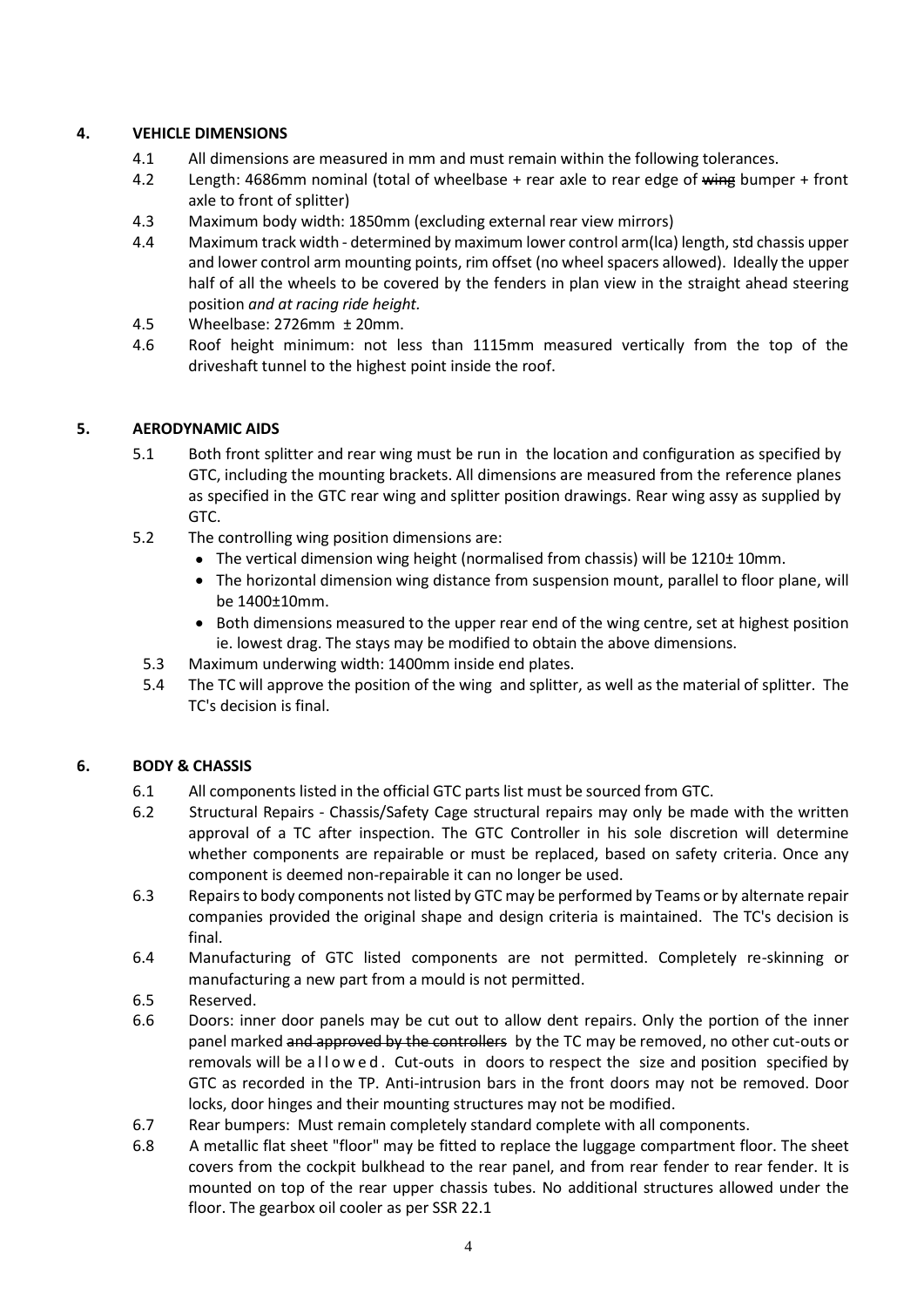6.9 Bonnet and Boot lids: - cooling air apertures in the bonnet to respect the size and position specified by GTC and recorded in the TP will be allowed. The aperture frames may not be higher than 40 mm above bonnet level.

Weight reduction cut-outs in bonnet and boot lids to respect the size and position specified by GTC and recorded in the TP. Sufficient stiffness must remain in the surrounding framework to prevent floppiness in the bonnet and boot. Hinges and their mounting structures may not be modified. Lock pins must be mounted in sturdy structures.

6.10 To assist with cabin ventilation the following measures will be allowed:

#### 6.10.1 **Rear window air outlets**.

One horizontal slot may be cut in the centre bottom of the rear window. Size not to exceed 400 x 50mm. The bottom edge of the slot not more than 80mm above the lower edge of the window glass.

OR

Reverse transparent Naca ducts at the bottom of the rear window, one each side. Naca duct size not to exceed 200 x 200 x 30 mm.

#### 6.10.2 **Transmission cooling.**

Two Naca ducts may be fitted in the sides of each rear window to cool transmission components under floor. Naca duct size not to exceed 200 x 200 x 30 mm. Flex hoses from the Naca ducts with internal diameter not exceeding 76 mm will be allowed. No open holes in the interior rear floor will be allowed.

#### 6.10.3 **Front doors.**

One flex hose each side of the car through the rear view mirror base in the front door (not through the door panel) , internal diameter not exceeding 52mm to cool the driver, ECU and other components.

OR

The door windows front and rear may be lowered, not exceeding 50mm from fully closed, by fitting sturdy brackets to prevent the windows dropping down or flying out.

#### 6.10.4 **Dashboard.**

Parallel slots, not exceeding 5mm in width may be cut in the top of the dashboard above the ECU to provide additional ventilation.

#### 6.10.5 **Appearance.**

The installations must be neat and professional and as such approved by the TC, whose decision will be final. The modifications may be entered in the TP.

- 6.11 A cut-out in the floor *in* the rear seat area may be made directly above the gear selector and Shiftec to facilitate servicing and repair. The cut-out may not be in or through structural members. The cut-out must have a leakproof and flameproof removable cover to prevent fuel and flames to enter the driver's compartment.
- *6.12 The floor, the front and rear bulkheads of the driver's compartment, as well as the doors when closed, must be leakproof and flameproof to the satisfaction of the TC.*

#### <span id="page-6-0"></span>**7. FASTENERS, HOSES & FITTINGS**

- 7.1 All fasteners must be in place and operational, and must conform to the required specifications.
- 7.2 Tape is not permitted as a single source of attachment for any component. Cable ties may only be used for non-structural applications.
- 7.3 Hoses and fittings of acceptable specification may be individually sourced by teams.
- 7.4 Oil hose diameters may not be downsized from the GTC specification.

#### <span id="page-6-1"></span>**8. RESERVED**

<span id="page-6-2"></span>**9. RESERVED**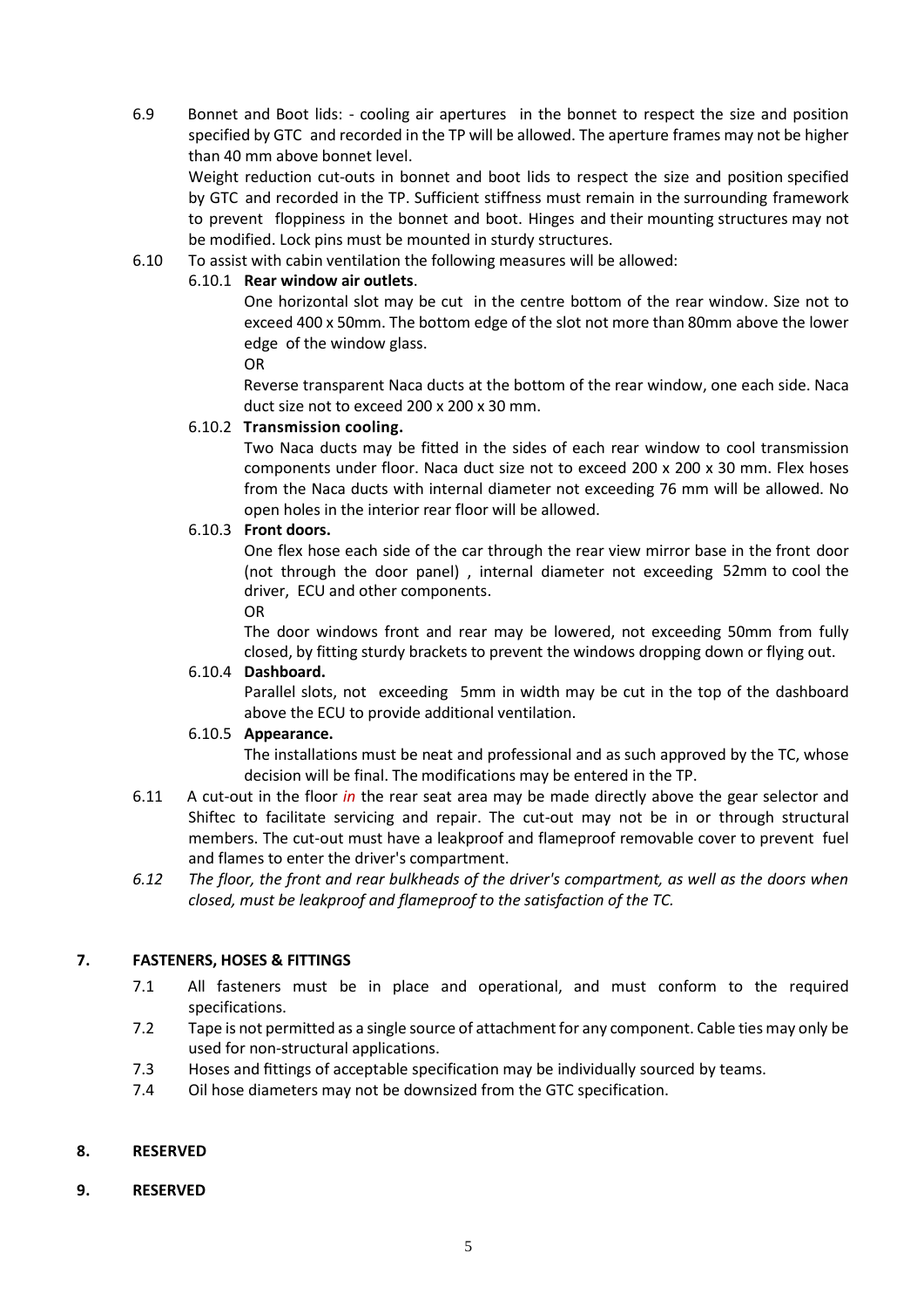#### <span id="page-7-0"></span>**10. COCKPIT**

- 10.1 Seats and seat supports must conform to FIA standard 8862-2009 tech list no 40, and installed as per FIA app J, art 253.16 requirements. All seats and supports will be inspected and approved by GTC before use and are subject to re-inspection at any time.
- 10.2 An FIA approved seat belt with a turnbuckle release mechanism must be used as specified in FIA standard 8853/98 and *8854/98* technical list 24, and installed as per FIA app J, art 253.6 requirements. The life of the belts shall not exceed 5 years and must be date stamped by the manufacturer.
- 10.3 Seat belts must be worn in such a manner that they are tight and pass around the pelvis at a point below the anterior superior iliac spines.
- 10.4 Seat belts must not pass over the sides of the seat. They must pass through the seat at the bottom on each side thereby wrapping and holding the pelvis over the greatest possible area.
- 10.5 Helmets compatible with FHR systems which conform to FIA standard 8858-2010 as per FIA Technical List no 41 must be worn as specified.
- 10.6 Frontal Head Restraint (FHR) systems must conform to FIA standard 8858-2010 as per FIA technical list no 29 and must be worn as specified.

#### <span id="page-7-1"></span>**11. MIRRORS**

- 11.1 The standard OEM door rear view mirrors must be used.
- 11.2 The inside rear view mirror as specified by GTC and supplied by ATS is mandatory. Longacre Mirror Kit 14" 2-5.5x1.75

#### <span id="page-7-2"></span>**12. WINDSCREEN AND SIDEGLASS**

- 12.1 Standard OEM glass to be used all round with its standard OEM fitment methods. or:
- 12.2 A weight reduction process may be followed, in which acrylic glass (PMMA) may be specified for side and rear windows. The lightweight windows must be shaped to original form, and fitted by standard OEM fitment methods to retain the OEM appearance. The replacement windows must be approved by the TC's and recorded in the TP.
- 12.3 The windscreen may not be changed to acrylic, and must remain OEM certified Safety Glass as indicated by the OEM mark on the windscreen.
- 12.4 The correct acrylic glass (PMMA) for side and rear windows, 3mm thick minimum, may be obtained from ACES Plastics, Potchefstroom. Tel no: 018 294 3077; 082 893 5583; [aces@yebo.co.za](mailto:aces@yebo.co.za)

#### <span id="page-7-3"></span>**13. FIRE EQUIPMENT**

- 13.1 Fire equipment provided by the car manufacturer must remain in the designated locations. The piped on-board extinguisher must remain active.
- 13.2 Fire Extinguishers

All vehicles must be fitted with a minimum of one on-board piped fire extinguisher and one handheld fire extinguisher. The on-board fire extinguisher as supplied by ATS is mandatory and shall comply with FIA Art 283-2014, article 7 and technical list no 16 as fitted. *A Firewire detection system may be fitted as an option.*

The handheld fire extinguisher is to be fitted in the crew compartment in a place accessible to the driver seated with safety harness buckle undone. The handheld fire extinguishers shall comply with SABS 1910 for the extinguisher cylinder with a minimum capacity of 1,5kg DCP (dry chemical powder) extinguishant. The extinguishant shall be MAP (mono-ammonia- phosphate), containing a minimum of 70% MAP in the DCP (Note the 70% is higher than the industry standard 40% and is available from ATS). The DCP shall comply with SANS 1522.

All extinguishers must be secured by a minimum of 2 screw-locked metallic straps and the securing system must be able to withstand a deceleration of 25 g in the three normal directions. Only quick-release metal fastenings with metal straps will be accepted.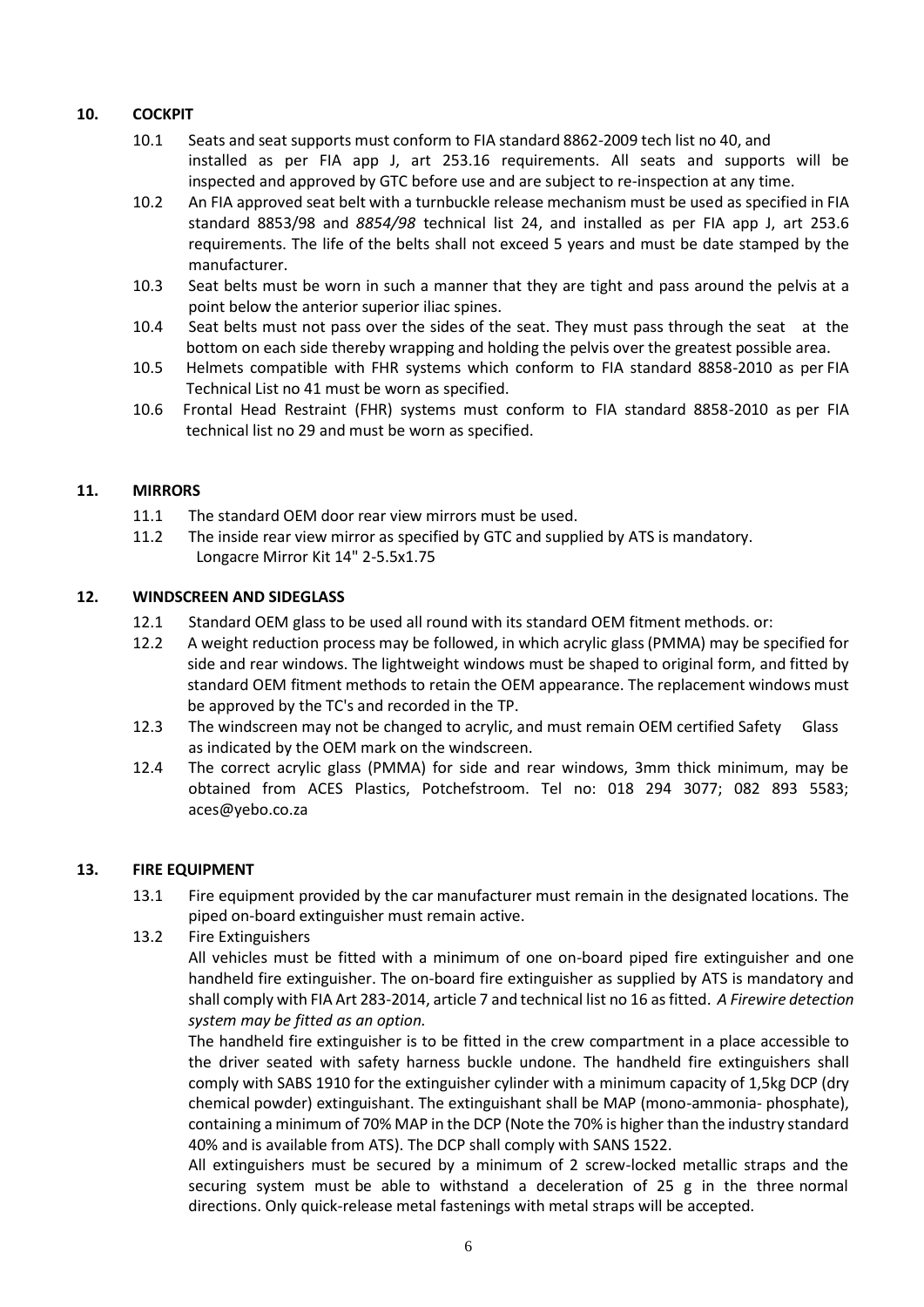The following information must be visible on each handheld extinguisher:

- type of extinguishant
- weight or volume of the extinguishant
- date the extinguisher must be checked, which must be no more than one year after either the date of filling or the date of the last check, or corresponding expiry date. Checking to be done by SANS approved fire extinguisher service agents.
- each extinguisher must be equipped with a pressure gauge to check the pressure of the contents.
- **Note:** Powder fire extinguishers in vehicles should ideally be checked every six months,as the extinguishant can compact with road vibration. Turn upside down and shake to loosen the powder.

#### <span id="page-8-0"></span>**14. ELECTRONIC SYSTEMS**

- 14.1 Life Racing is the only approved *Engine Management and Data Logging* supplier and *administered by GTC*. This includes engine ECU and datalogger, chassis and data looms, data acquisition sensors and *dash* display. Components must be used as supplied without modification.
- 14.2 The approved sensor list for use during GTC race events is as follows:
	- Damper pots (4)
	- Steering pot (1)
	- GPS speed sensor(1)
	- Brake pressure sensors (2)
	- Coolant pressure sensor (1)
	- Gear position sensor (1)
	- Gearbox *oil* temperature sensor (1)
	- Clutch pressure sensor (1)
	- Gearbox *oil* pressure sensor (1)
	- Throttle position sensor (1)

The data from the above sensors may be logged and downloaded, but may not be incorporated into car feedback loops other than that specified in Life Racing systems.

- 14.3 *Reserved.*
- 14.4 Steering wheel The steering wheel must be used as supplied by ATS. Modifications to the steering wheel are not permitted. Position of controls may be changed to suit driver preferences. The TC's decision is final.
- 14.5 Reserved.

#### <span id="page-8-1"></span>**15. BOOST CONTROL**

The TC's reserve the right to *specify and* monitor the maximum boost pressure on all forced induction engines. Each team is responsible for controlling the boost pressure its competing car produces, which must be below that specified in the *SSR* 'sfor the car in question.

*Refer SSR 15.2*

15.1 GTC BOOST MONITOR METHOD

The GTC Life *Data Logging* system, or any other system specified by GTC, will be the sole measure of boost considered for technical compliance for the particular vehicle it is fitted to at the time. The boost pressures as recorded are the only pressuresthat will be considered when checking boost pressure conformity. Boost pressure must be within the specified limits at all times from pit lane exit *or red lights off* to pit lane entry during qualifying and racing.

- a) Boost pressure will be determined as follows:
	- a 3-second rolling average logged at 50 Hz will be calculated to measure maximum absolute manifold pressure compliance.
- b) Additional external boost monitors may be fitted if the TC's requiresuch.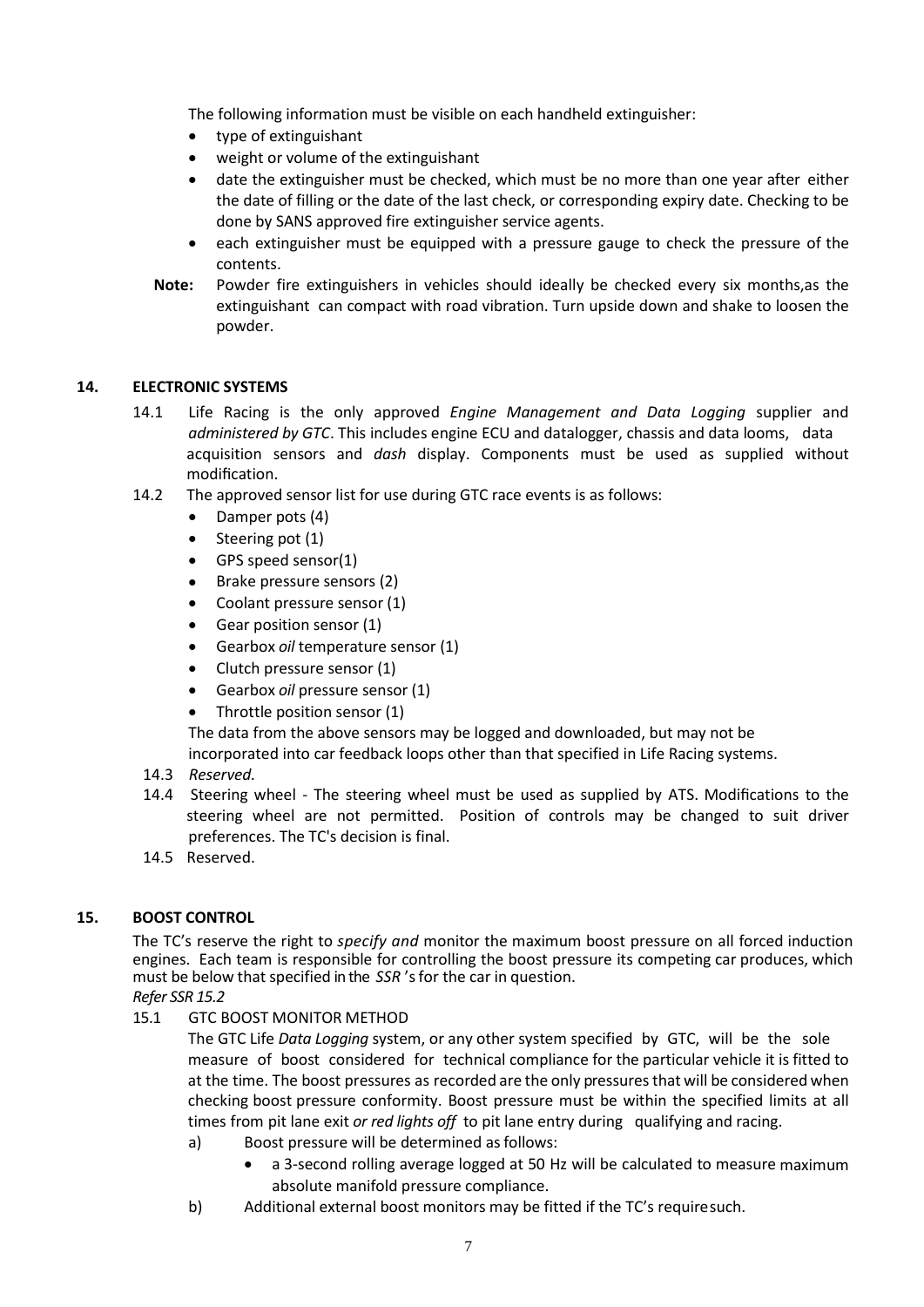- c) The TC'smay check the calibration of boost pressure sensorsfitted on the carsif required.
- d) The maximum absolute manifold boost pressure may be changed in a MSA Circular issued not later than seven days prior to the race meeting, should conditions require such.
- e) The TC decisions will be final.
- 15.2 GTC BOOST LIMITS

The maximum absolute manifold pressure as measured on the Life Data logging system, or any other data logging system as specified by GTC, shall not exceed the following: GTC cars: **2100 mBar** in qualifying and race mode.

#### 15.3 PENALTIES

The penalty for exceeding the manifold boost pressure limit, or for no data recorded is:

- a) In qualifying: drop 5 grid places for race 1 start.
- b) In a race: 20 seconds added to race time.
- c) A Joker system will be applied in the GTC class. Each entry gets three Jokers for the year. A Joker allows an over-boost of 30 mBar maximum in a race or qualifying, as measured on the Life Data Logging system, or any other boost logger system specified by GTC. The TC will record the Jokers used.
- d) The TC's decision will be final.

#### <span id="page-9-0"></span>**16. WEIGHT CONTROL**

The TC's will use the allocation of appropriate base *weight* to each make and model of vehicle accepted for the series to control the race performance of that model. The TC's reserve the right to vary base *weight* at reasonable intervals to ensure all competitors have the opportunity to be competitive. MSA will publish the initial information in this regard before the start of each season and publish variations seven (7) days before each race meeting, as it considers necessary. The weight of the car as raced must be not less than that stipulated below. The *minimum weight* may be changed in a *MSA Circular* issued not later than seven days prior to the race meeting, should conditions require such.

16.1 MINIMUM WEIGHT

The specified minimum weight includes the driver and all safety equipment, fuel, lubricants and coolant. At any time during a race meeting (except practice), a car may be weighed. Any car found to be underweight following *qualifying or* a race shall be *penalised as per art 16.4*

Minimum weight is as follows:

#### **GTC: 1370 kg**

#### 16.2 THE OFFICIAL SCALE

The official scale used at each circuit will be the sole weight measure for the event. *Should there be a problem with the circuit scales, the TC may appoint a different set of scales as "the scales of the day". The onus is on each competitor to ensure their car weighs correctly on the circuit scale or scale of the day.* Minimum weight shall be no less than that specified for the vehicle.

16.3 BALLAST

Ballast: It is permitted to complete the weight of the car by the addition of one or several units of ballast, provided that they are strong unitary blocks, fixed by means of tools, and must be able to take dia. 2mm seal cables. *The ballast must be* placed on the floor of the cockpit or the luggage compartment. The ballast must be attached to the shell/chassis with *at least two* M8 grade 8.8 bolts, and *steel* counter plates *minimum 2mm thick*. The minimum area of contact between shell/chassis and counter plate is 40cm² for each fixing point. *Proper mounting of the ballast is safety critical and must be done to the satisfaction of the TC's.*

16.4 PENALTIES

Competitors found to be under the weight limit *will be penalised as follows:*

*a) If the weight is up to 2kg below the minimum weight allowed, the Joker system will be applied.* Each entry gets three Jokers for the year. Thereafter the penalties in article b) will be applied. The TC will record Jokers used.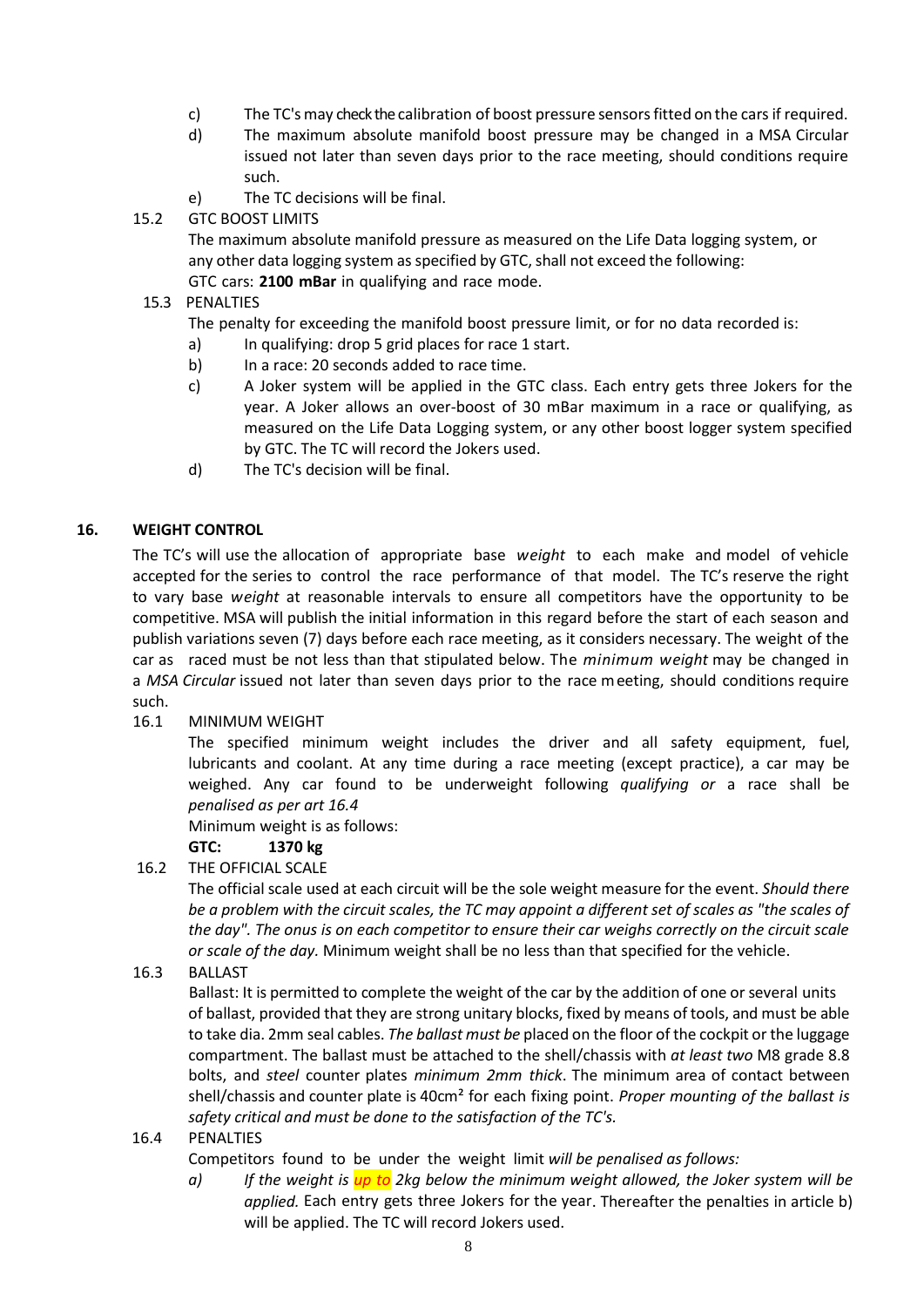- *b) More than 2 kg below the minimum, the penalty will be as follows:*
	- In qualifying: drop 5 grid places for race 1 start.
	- In a race: 20 seconds added to race time.

c) The TC's decision will be final.

#### <span id="page-10-0"></span>**17. ECU CONTROLS**

#### **17.1 Ignition Timing**

#### **GTC:**

The maximum ignition angle, **ignFinalPri1** (LifeView), shall apply as follows: VW/Audi: ignFinalPri1 = 16 degrees

BMW: ignFinalPri1 = 14 degrees

#### **17.2 Ignition Offset:**

#### **GTC:**

| The following Crank Reference Tooth Angle (ATDC) (LifeCal) will apply: |     |                |
|------------------------------------------------------------------------|-----|----------------|
| VW/Audi: Crank Reference Tooth Angle                                   | $=$ | 291.50 degrees |
| <b>BMW: Crank Reference Tooth Angle</b>                                | $=$ | 258.00 degrees |
|                                                                        |     |                |

#### **17.3 Engine rpm limit:**

#### **GTC:**

The engine rpm limit will be **7200** rpm maximum, as set and recorded on the Life ECU and data logger system. This is the "hard" limiter called Limiters - Rev Cut in Lifecal.

The following parameters apply:

|           | Limiters - Rev Cut - Engine Speed Measure    | $=$ | AVERAGED |
|-----------|----------------------------------------------|-----|----------|
| $\bullet$ | Limiters - Rev Cut - Engine Speed            |     | 7200 rpm |
| $\bullet$ | Limiters - Rev Cut - Engine Speed Hysteresis | $=$ | O        |
|           | Limiters - Rev Cut - Instant Fuel Cut        |     | YFS      |
|           | Limiters - Rev Cut - Instant Ignition Cut    |     | YFS      |
|           | Limiters - Rev Cut - Omit Ignition Cut       |     | NΩ       |
|           |                                              |     |          |

#### **17.4 Anti-lag control:**

#### **GTC:**

The following ECU anti-lag parameters are mandatory for GTC cars:

Calibration Switches - Anti Lag Calibration Select - "OFF" (all cells to be set to "OFF") Calibration Switches - ALS Enable Switch - "OFF" (all cells to be set to "OFF") Anti-lag System - overall enable - "DISABLED"

#### **17.5 Traction Control:**

#### **GTC:**

Traction control is not allowed. Only the following Life Racing ECU options may be activated:

- K knock control
- G gearbox control
- I direct injection
- E drive by wire

All wheel speed sensors shall be disconnected and non-functional during qualifying and races.

#### **17.6 Boost Map Calibration:**

#### **GTC:**

#### **LifeCal -> IO Configuration -> Pin Assignments**

Inputs: Manifold Absolute Pressure 1A - AN #08 (GEN) Inputs: Manifold Absolute Pressure 1B – Not Connected Inputs: Manifold Absolute Pressure 2A - Not Connected Inputs: Manifold Absolute Pressure 2B – Not Connected

**LifeCal -> Sensors-> Defined Sensors and Trip Setups-> Barometric absolute pressure**

**i) Barometric Pressure sensor**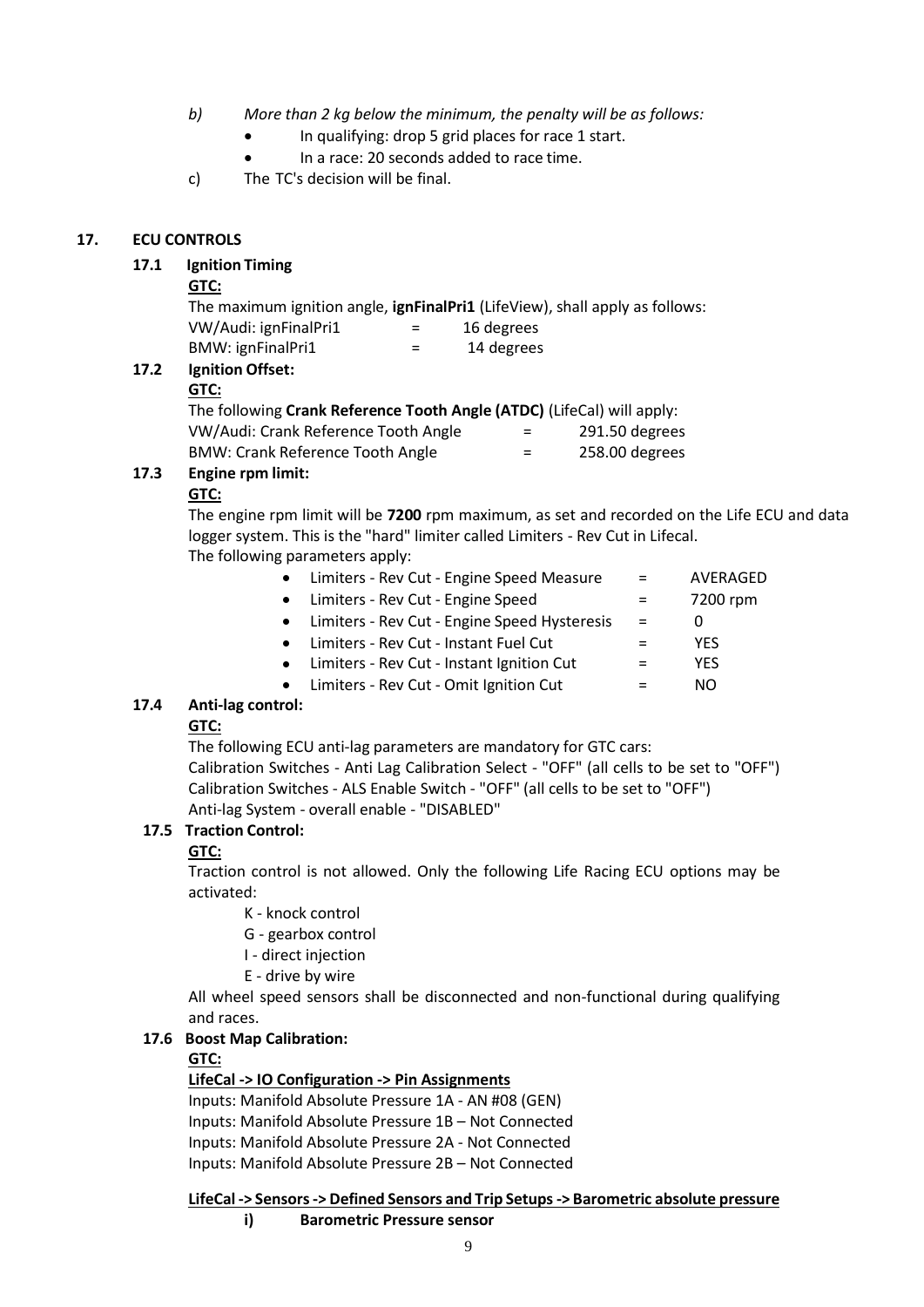Default sensor reading: 2000 mBar

**ii) Key-on**

| Key-on           |                |
|------------------|----------------|
| Enable:          | <b>ENABLED</b> |
| Source:          | MAP 1A         |
| Delay:           | 2000 ms        |
| Minimum reading: | 770 mBar       |
| Maximum reading: | 1100 mBar      |
| Stability:       | 30 mBar        |
|                  |                |

- Barometer Absolute Pressure (BAP) settings for the 2022 season will be as follows:
	- > 980 mBar Killarney, Aldo Scribante, East London.
	- > 830 mBar Zwartkops Raceway, Kyalami, Red Star Raceway, Phakisa.
- The Barometer Absolute Pressure (BAP) reading will be set by adjusting the linearisation graph of the Manifold Absolute Pressure Sensor 1A on all GTC cars at a specified time each day of an event.
- Each team will nominate a representative who will carry out this function together with the TC.
- Once the Barometric Absolute Pressure (BAP) reading is set, the calibration of the Manifold Absolute Pressure Sensor 1A may not be changed in any way unless instructed to do so by the TC, whose decision is final.
- **The settings may be checked for drift and reset by the TC's through the day.**

#### **LifeCal -> Sensors -> Defined Sensors and Trip Setups -> Manifold Absolute Pressure:**

| iii) | <b>Manifold Absolute Pressure Sensor 1A</b> |                         |  |  |
|------|---------------------------------------------|-------------------------|--|--|
|      | Input Configuration:                        | 5V                      |  |  |
|      | Default Voltage High:                       | 4.90V                   |  |  |
|      | Default Voltage Low:                        | 0.10V                   |  |  |
|      | <b>Filter Constant:</b>                     | 95.00%                  |  |  |
|      | <b>Failure Rate:</b>                        | 100.00%/s               |  |  |
|      | Recovery Rate:                              | 20.00%/s Linearisation: |  |  |
|      |                                             |                         |  |  |

- the Manifold Absolute Pressure Sensor 1A linearisation graph must be linear with a slope of 1000mBar/Volt and the graph must pass through the Barometer Absolute Pressure (BAP) value as detailed above for the relevant circuit being used.
- The **MAP** values may be calibrated by a GTC pressure calibration jig. All GTC Life Data Logging systems must read the same pressure values as the GTC pressure calibration jig readout.
- **iv) Manifold Absolute Pressure Sensor 1B** Linearisation - All values set to Zero
- **v) Manifold Absolute Pressure Sensor 2A** Linearisation - All values set to Zero
- **vi) Manifold Absolute Pressure Sensor 2B** Linearisation - All values set to Zero

#### **17.7** *Reserved*

#### **17.8 Penalties for all ECU control transgressions:**

The penalty for exceeding the specified limits are:

- i) In qualifying: drop 5 grid places for race 1 start.
- ii) In a race: 20 seconds added to race time.
- iii) The TC's decision will be final.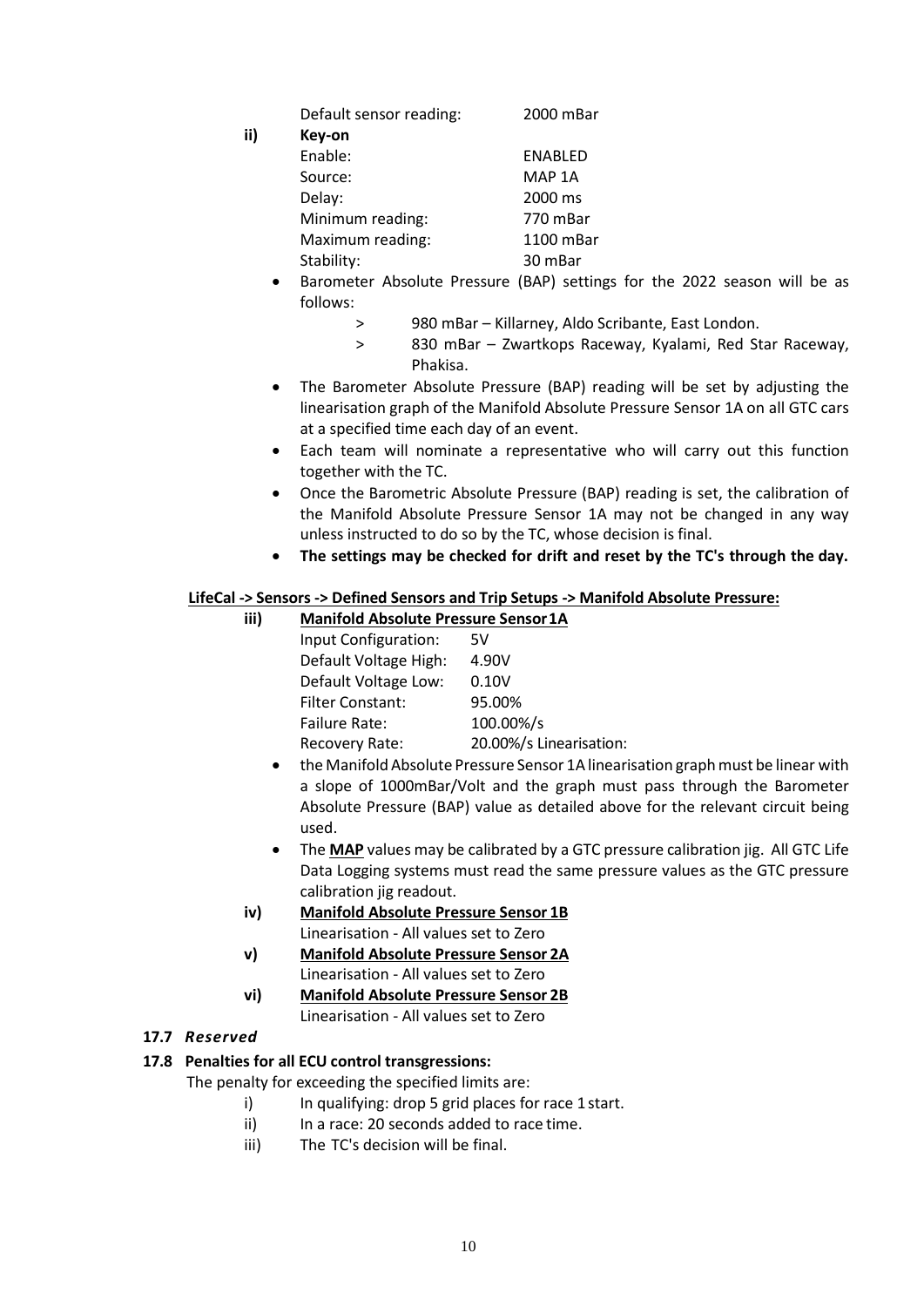#### <span id="page-12-0"></span>**18. SUSPENSION AND STEERING**

- 18.1 All suspension components as provided by GTC must be used without modification. Adjustment using the adjustable rod-ends is free, provided there is always *a minimum of* 1½ *times rod* diameterthread *screwed into the control arm insert*, not counting the lock-nut. *Also refer art 4.4* The following "Motor Sport" bearings may be used as an option:
	- a) Aurora Bearings:

| i)   | Rodend M12x1,25 RH male     | MMF-M12T       |
|------|-----------------------------|----------------|
| ii)  | Rodend M12x1,25 LH male     | MBF-M12T       |
| iii) | Rodend M12x1,75 RH male     | <b>MM-M12T</b> |
| iv)  | Spherical Bearing 012       | GE 12 MTE      |
| v)   | Spherical Bearing $\Phi$ 15 | GEH 15 MTE     |

b) FK Bearings:

|      | Spherical bearing $\phi$ 5/8" | WSSX10T |
|------|-------------------------------|---------|
| ii)  | Rodend 1/2"-20 tpi            | JMX-8T  |
| iii) | Rodend 5/8"-18 tpi            | JMX-10T |
| iv)  | Rodend 5/8"-18 tpi, 1/2"pin   | RSMX-8T |
|      |                               |         |

- c) NMB Bearings:
	- i) Rodend  $5/8"$ -18 tpi,  $\frac{1}{2}$ "pin ARHT8ER

The minimum necessary suspension component modifications to fit the rod-ends will be allowed, provided there are no geometry changes. Cross bars already fitted to some lower front wishbones will be allowed until they have to be replaced, **but no new cross bars because of the welding risk.**

- 18.2 Toe, camber and castor may be adjusted, provided they *the control arm assemblies and suspension mounting points* are within the chassis manufacturer's suspension specifications. Top hats with shims are free.
- 18.3 *Reserved*
- 18.4 Anti-roll bars must be used without modification as supplied by GTC. They may be adjusted or disconnected, but no parts may be removed.
- 18.5 Suspension rockers must be run as supplied by GTC without modification.
- 18.6 The steering rack must be used as supplied and specified by GTC. The position of the steering rack must remain in the centre of the car or as specified by GTC.
- 18.7 Upright*s, hub assemblies and wheel nuts* must be used as specified and supplied by GTC. Front and rear, left and right upright components and assemblies are interchangeable and may be used asrequired. Wheel bearings as provided by GTC. Hybrid and/or ceramic bearings are not allowed.

#### <span id="page-12-1"></span>**19. DAMPERS AND SPRINGS**

- 19.1 The only approved damper which may be used are the Ohlin Dampers as specified and supplied by GTC. The dampers must be run without modification as supplied by GTC. The dampers will be marked and sealed. The damper specification for all GTC cars is: GTC Specification Card OHLINS TTX36IL version 1, dated 01/03/2016, and obtainable from GTC. *The damper specification sheet can be downloaded at the following link:*  [Click here to download and view the specification sheet](https://eolstoragewe.blob.core.windows.net/wm-553616-cmsimages/GTCDamperSPLandSpecificationV1.pdf)
- 19.2 Damper configuration is specified and may not be changed. The dampers have external adjusters on the damper body, which may be set by the teams.
- 19.3 Only linear rate steel springs are permitted, and only the rates as specified by GTC. Front Springs on Front and Rear Springs on Rear.

| 19.4 | Front springs: 01093-64/160 | Rear springs: | 21040-39/110 |
|------|-----------------------------|---------------|--------------|
|      | 01093-69/170                |               | 21040-44/120 |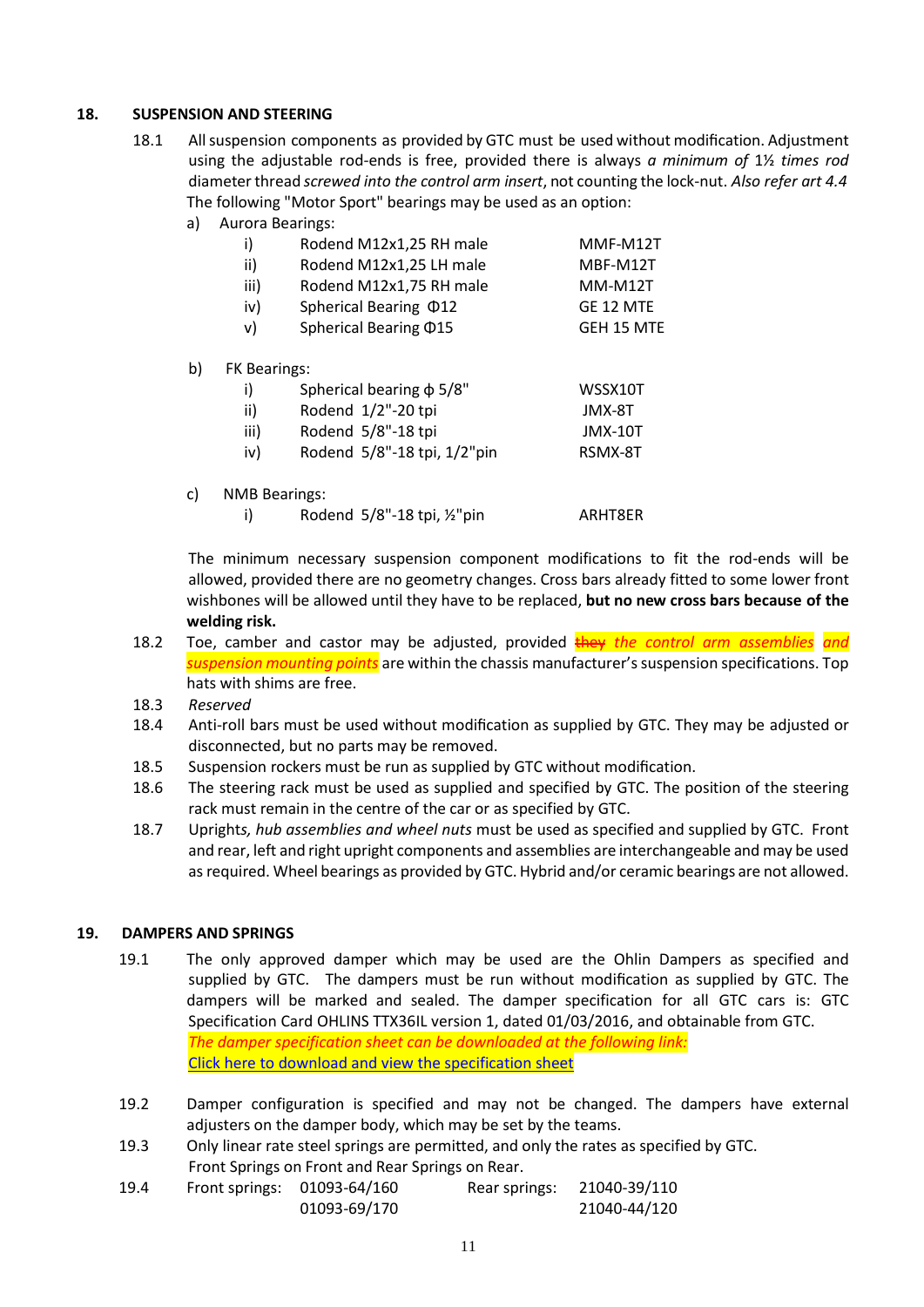01039-74/180 21040-49/130

 *19.5 No packers, bump rubbers or any other elastic devices to modify the spring rate will be allowed.*

#### <span id="page-13-0"></span>**20. BRAKES AND BRAKE DUCTS**

- 20.1 Brakes must be used in its entirety as supplied by GTC.
- 20.2 Brake calipers must be used as supplied. Any devices designed to push or pull back pistons (other than knock back springs) are not permitted. Caliper seals must be used as supplied by GTC without modification.
- 20.3 The brake pads as supplied by GTC must be used without modification.
- 20.4 *TILTON pedal box as specified must be used: Tilton 2-Pedal Assembly (Overhung) Aluminium, Part no: TE/BRAK/72608 Master cylinders sizes are a team option.*
- 20.5 Brake fluid is a team sourced option.
- 20.6 The front brake ducts, in the bumper as well as on the uprights, are mandatory and must be used as supplied by GTC without modification. The brake duct hose diameter may not exceed 76 mm. Tape is the only approved method for regulating airflow into the brake ducts. No additional cutouts may be made in the front bumper/grille assembly and front fenders to allow for additional brake cooling air.

As an option steel backplates may be fitted to the uprights to assist with ducting air into the brake disc for cooling purposes. Ducting subject to the approval of the TC's.

#### <span id="page-13-1"></span>**21. ENGINE**

- 21.1 *The race engine shall be from a mass produced production car sold through dealer outlets and in Gp N trim to start off with. The Gp N engine may be modified to dry sump and other specifications as specified in these technical regulations. The regulations may be updated by MSA circular as and when required. The engine must be used as specified,* without any additional modifications or additions whatsoever. Any variation from specifications regarding installation, oil pump, oil sump, oil tank, oil and filters, fuel, turbocharger, exhaust or waste gate, etc, *may* result in race exclusion and loss of championship points. Teams are to follow operating instructions as provided by the controllers, who will seal all race engines. Broken seals without a TC's approval *may* result in exclusion and loss of championship points. Should a team want to open an engine for repair, the TC should be contacted, and arrangements may have to be made for a TC to be present when the seals are removed. The TC may then check engine specifications if so required. The TC will reseal the engine after repair. The onus is on the Team to ensure the engine is to specification, sealed and recorded. Refer Art's 2.1 and 2.3. The correct engine number must always be recorded in the TP.
- 21.2 The engine's drive belts must always be connected and operational.
- 21.3 The engine installation position is asspecified in the *GTC technicalspecifications,* and may not be modified. Any variation from specifications regarding installation position will result in race exclusion and loss of championship points.
- 21.4 Anti-freeze containing glycol will not be allowed in the coolant water due to the additional fire risk and motor cycle regulations when racing on the same day.
- 21.5 Reserved
- 21.6 The inlet air filter as supplied by GTC must be used without modification.
- 21.7 The lubrication breather system must be equipped in such a way that the overflow oil flows into an oil catch tank. The tank must have a capacity of 2 litres for cars with a cubic capacity up to 2000 cc. The container must be made either out of transparent plastic (oil temperature resistant) or metal which must include a transparent window.
- 21.8 Valve lift: engines with variable valve lift shall be locked in the maximum lift position. The hydraulic valve lifters must remain standard OEM and may not be modified.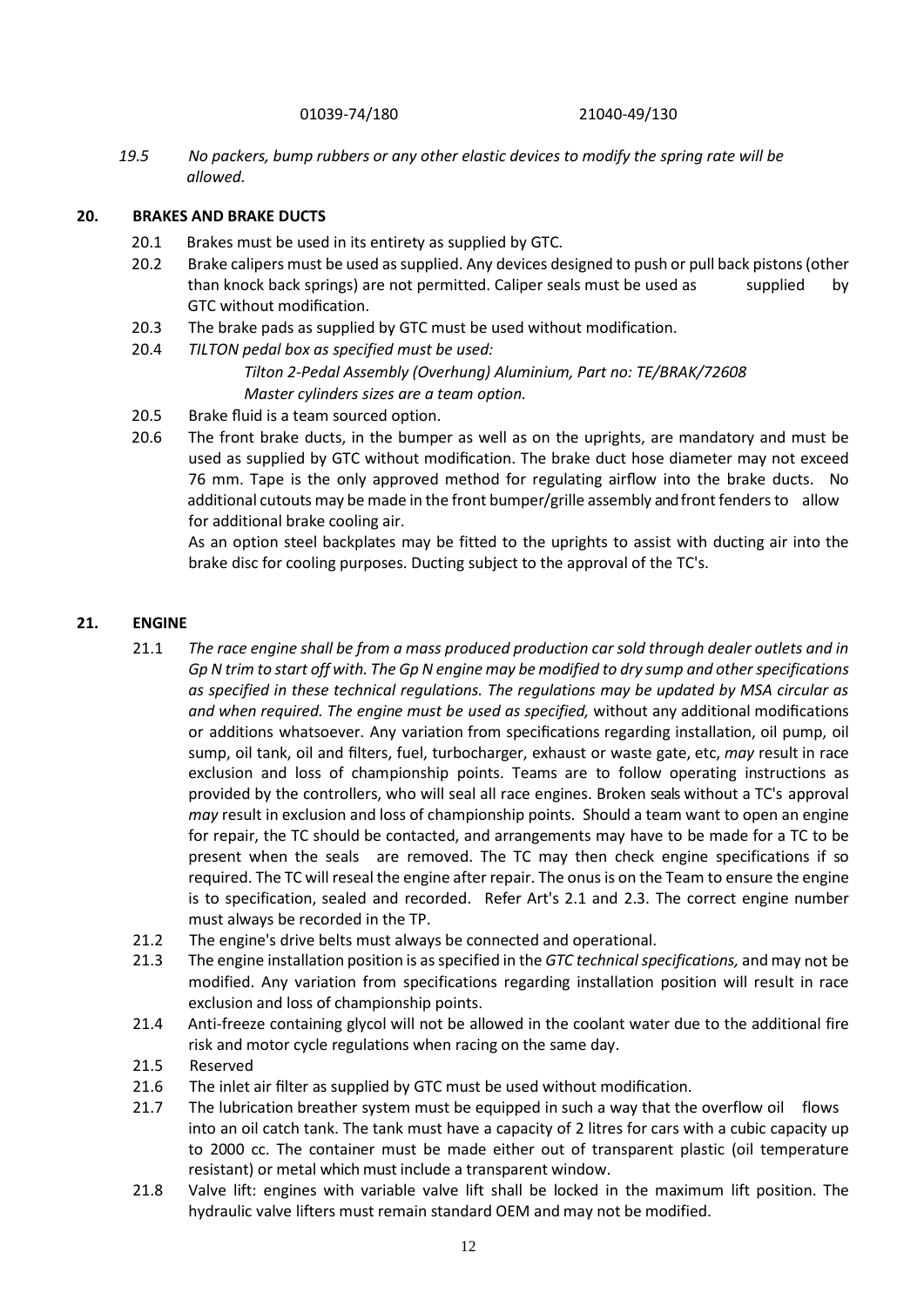- 21.9 The EWP 150 alloy water pump part no 8060 may be used as an alternative to the BMW 150 liter/min electrical pump.
- 21.10 The BMW N20 engine may only use the steel fabricated exhaust manifold made to the GTC jig. The tube size on the cylinder head side is ID 37,5  $\pm$  1mm. The flange on the turbo side mates to the Garrett AR 61 V-band turbo flange.

#### 21.11 Conrods and Pistons:

The following connecting rods and pistons may be used in addition to the standard OEM components as a reliability option. The standard OEM bore and stroke must be retained.

- 21.11.1 BMW N20 standard bore: Piston part no: Carillo SC 7700 Connecting rod part no: Carillo BM\_BN20\_OHS\_5683B6S The cylinder bores may be re-sleeved to standard OEM bore size. 21.11.2 VW EA888 CJX standard bore: Piston part no: Carillo SC 7633 Connecting rod part no: Carillo VW\_BTSI\_3HS\_5670B66 Main bearing cap stud part no: ARP 204-5408 The cylinder bores may be re-sleeved to standard OEM bore size.
- 21.12 Crankshaft, Flywheel and crankshaft damper:
	- 21.12.1 The BMW N20 engine may use a steel flywheel fitted to the crankshaft with external diameter not exceeding less than 210 mm, and width not exceeding less than 20 mm. Mass not be less than 4, 6kg - 50g 5, 50kg including bolts and hub. The crankshaft may not weigh less than 14,6kg, including drive hub and bolts. Grinding of the crankshaft journals and fitting commercially available oversize bearings will be allowed with the approval of the TC. The BMW N20 OEM balance shafts are optional.
	- 21.12.2 The VW EA888 CJX engine may use a steel flywheel fitted to the crankshaft with external diameter not exceeding less than 200 198 mm, and width not exceeding less than 20mm. Mass not less than 5,85kg-50g 6,85kg with integral adapter and bolts. Mass not less than 4,2kg -50g-without adapter. Refer TMR drawings dated 31/03/2017.

The crankshaft may not weigh less than 14,8 kg, including trigger wheel, without bolts and adapters.

Grinding of the crankshaft journals and fitting commercially available oversize bearings will be allowed with the approval of the TC.

The VW EA888 OEM balance shafts are optional.

- 21.12.3 The VW EA888 engine may use a hydraulic crankshaft vibration damper fitted to the nose of the crankshaft. "Fluidamper" part no 551231. Weight ≈2,4 kg.
- 21.13 Dry sump oil pump system:

```
21.13.1 Pump and crankshaft drive pulleys:
```
- fit the pump pulley retainer as per GTC drawing GTC-OP-01 (+ GTC-OP-02 optional) to prevent the pulley moving forwards and backwards on the shaft, preventing loss of the drive belt.
- both the drive pulleys have to be reworked to fit the drive belts. The outer diameter (narrow "teeth") of the pulleys have to be decreased slightly to allow the belt to carry the load on the rounded portion of the teeth without the belt touching the narrow ends of the teeth. The best way to do this is to clamp the pulley in a lathe chuck and run fine emery tape over the outside diameter. Take care not to make a cone shape. It only requires 0,1 to 0,2 mm material removal, as well as deburring or slight chamfering of the narrow teeth outer corners. Put a belt around the pulley, pull tight by hand, hold against a light. A sliver of light should be visible between belt and narrow ends of teeth, whilst no light should be visible through the rounded parts. Egineer's blue can also be used to check.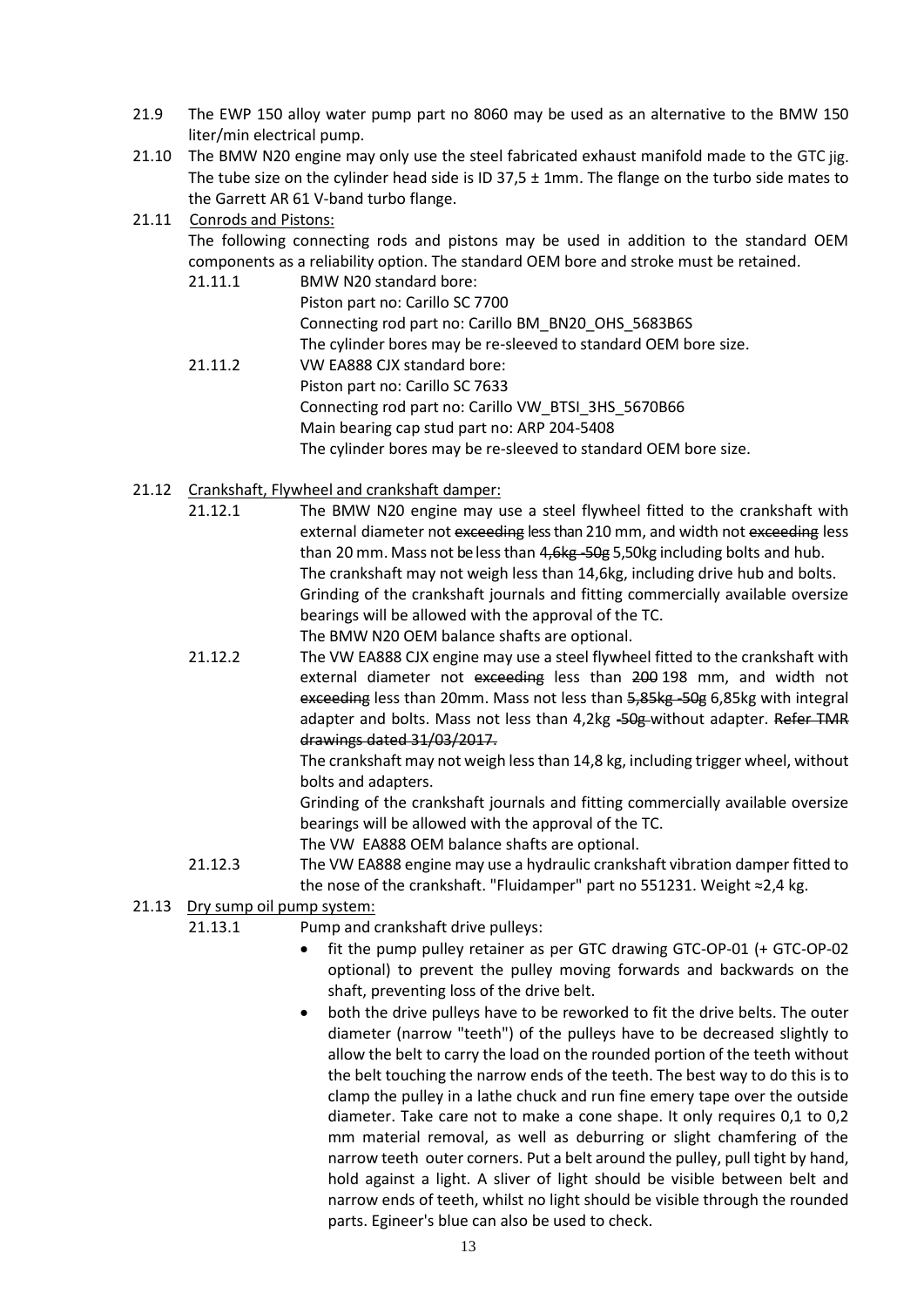- Always inspect the inside of the belts for undue wear on the narrow flat portion between the rounded teeth, as well as in the corners between the narrow flat portion and the rounded teeth.
- Wear on the two sides of the belt indicate mis-alignment between the two pulleys.
- Inspect for stone damage. Small stones kicked up and getting caught between belt and teeth can punch through the belt backing and cause failure. Belts should always be inspected after a trip into the kitty litter.

#### 21.13.2 Pump stay:

Fit the pump bracket stay from the back of the pump housing to the engine block as per GTC drawing no tba This component is required to prevent the pump moving when a belt load is applied. The pump movement may lead to belt misalignment and loss of the drive belt.

### 21.13.3 Dry Sump:

The original BMW dry sump may be used, or the upgraded dry sump may be used.

The upgraded oil sump as supplied by GTC to increase the scavenge oil flow is as follows:

- The windage tray drains increased in size by knife-edging the upper edge and chamfering the lower edge. The no 4 cylinder drain extended to coincide with no 4 big end bearing.
- The three jig ribs lowered by 10mm to lower the oil level if collecting on the windage tray. The ribs must also be scalloped at the block mounting face sides to allow free oil flow from the cylinder head drains.
- The mesh in the oil galley may be removed and replaced by hydraulic inline mesh filters.
- The bottom cover plate may be recessed by 4mm to increase oil volume. The cover bolt holes may be counter- bored by 4mm to fit Allen cap screws in place of countersink screws.
- Fit a grub screw in the BMW N20 block oil gallery to blank off the oil flow where the original oil pressure control valve was located.
- Remove the blank-off in the scavenge pump outlet, and fit a second -12 return hose to the oil tank. The second return fitting to be fitted on the tank must be fitted to direct the oil flow in the same tangential direction as the original return fitting. This is to ensure centrifugal downflow on the tank sidewall to assist with de-aeration.
- 21.14 The Volkswagen EA888 CJX engine may optionally disconnect the long-short inlet tract butterfly system in the inlet manifold, and accordingly remove the splitter blades in the inlet ports.
- 21.15 Engine static volumetric compression ratio:

This specification is intended to keep engines racing at minimum cost, and not as a performance enhancer. Please treat as such.

- 21.15.1 Volkswagen EA888 CJX engine:
	- i) Compression ratio not to exceed 9,6:1 (standard CR is 9,3:1)
	- ii) The unused gear teeth of the OEM oil pump may be removed from the crankshaft.
	- iii) Cylinder block height measured from block deck to sump face: 278,0 mm standard.

Deck skim 0,15 mm allowed to 277,85 mm minimum.

- iv) Cylinder head gasket thickness. Standard compressed is 0,8 mm. Nonstandard gaskets with thickness up to 1,1 mm maximum compressed will be allowed.
- v) Piston protrusion above block deck will be allowed, but squish must be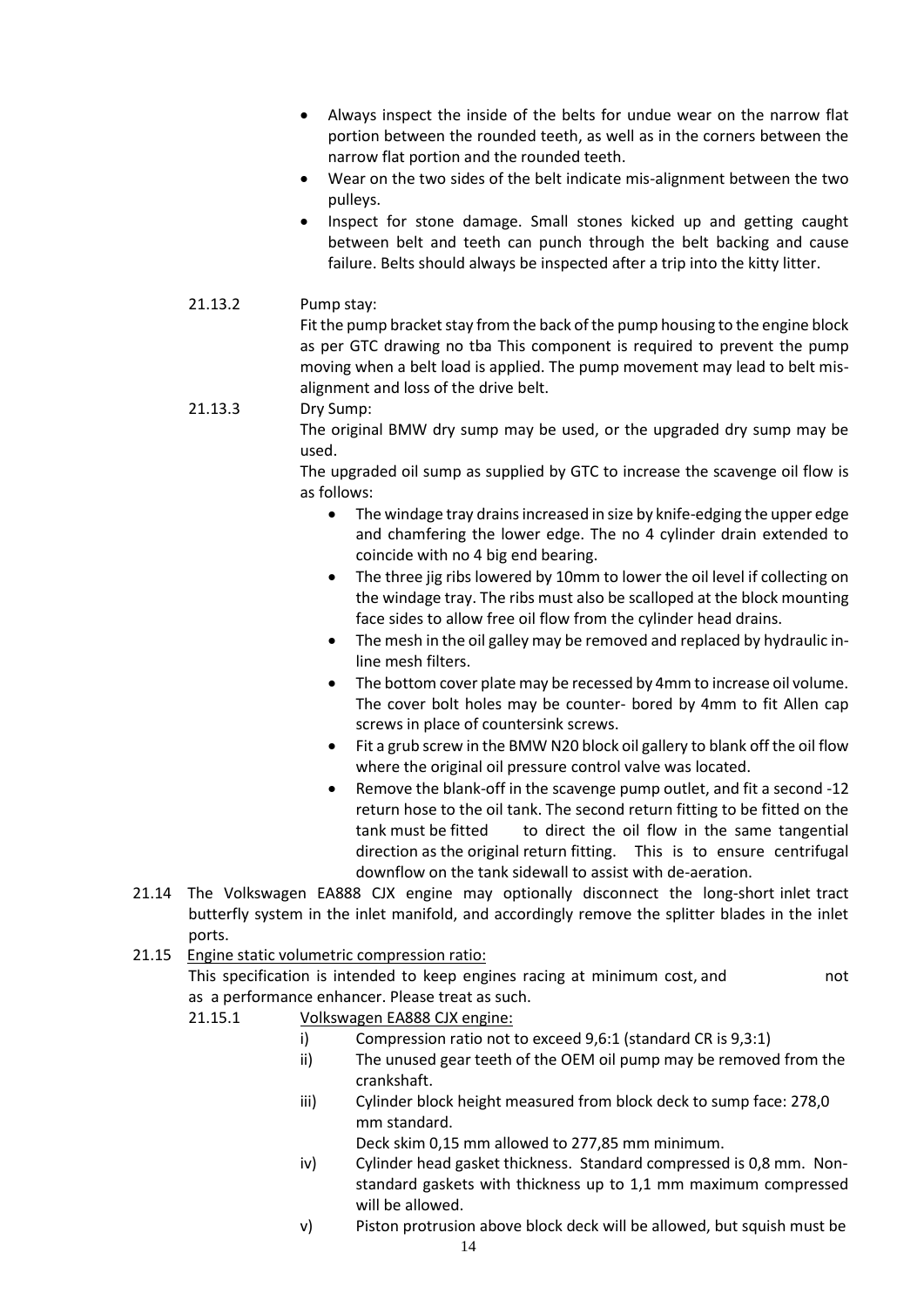a minimum of 0,6mm without machining the piston crown or the combustion chamber.

- vi) Any of the above specified combinations of head skim, block skim and gasket thickness will be allowed so as to remain within the 9,6:1 CR maximum and respect the minimum squish. The 9,6:1 CR is the primary parameter in this regulation.
- vii) The combustion chamber and ports shall remain standard OEM, but a combustion chamber volume of not less than 43,5cc will be allowed.

#### 21.15.2 BMW N20 engine:

- i) Compression ratio not to exceed 10,1:1 (standard CR is 10,05:1)
- ii) The unused gear teeth of the OEM oil pump may be removed from the crankshaft.
- iii) Cylinder block height measured from block deck to sump face: 221,60 mm standard. Deck skim 0,50 mm allowed to 221,10 mm minimum.
- iv) Cylinder head gasket thickness. Standard compressed is 1,0 mm with Carillo pistons (std N20 engine is 0,7 mm). Non-standard gaskets with thickness up to 1,3mm maximum compressed will be allowed.
- v) Piston protrusion above block deck will be allowed, but squish must be a minimum of 0,8 mm without machining the piston crown or the combustion chamber.
- vi) Any combination of head skim, block skim and gasket thickness will be allowed so as to remain within the 10,1:1 CR maximum and the minimum squish. The 10,1:1 CR is the primary parameter in this regulation.
- vii) The combustion chamber and ports may be modified to the specified standard by van der Linde Systems. Valve sizes must remain standard. A combustion chamber volume of not less than 40,0 cc will be allowed.

#### 21.16 Cylinder head:

- 21.16.1 To improve engine reliability the following specialised studs will be allowed to replace the cylinder head bolts as an option:
	- BMW N20 engine: designed and supplied by GTC.
	- VW EA888 CJX engine: ARP 204-4302
- 21.16.2 BMW and VW cylinder heads to be built and maintained by van der Linde Systems.
- 12.16.3 The VW EA888 engine may alternatively use the uprated valve springs to stop valve float.
	- inlet: 94 lbs at installed height 36,6 mm
	- exhaust: 100 lbs at installed height 35,6 mm

#### <span id="page-16-0"></span>**22. RADIATORS, COOLERS and AIR PIPES**

22.1 Only the approved radiators, charge air intercoolers and oil coolers as specified by GTC may be used without modification.

Water, oil and intercooler pipes must remain generally as supplied. Combustion air pipe ID not to exceed the nominal throttle body ID. The standard OEM throttle body and inlet manifold pressure sensor mounted where it is easy to reach and visible. Position and lay- out to the approval of the TC.

BMW N20 throttle body ID at butterfly valve: **63.7mm**

VW EA888 CJX throttle body ID at butterfly valve: **56.7mm**

The specified water radiator must be fitted in the designed position in the front clip on top of the splitter. The specified engine oil cooler may be fitted in front of, or behind the water radiator. Oil pipe sizes as specified by GTC.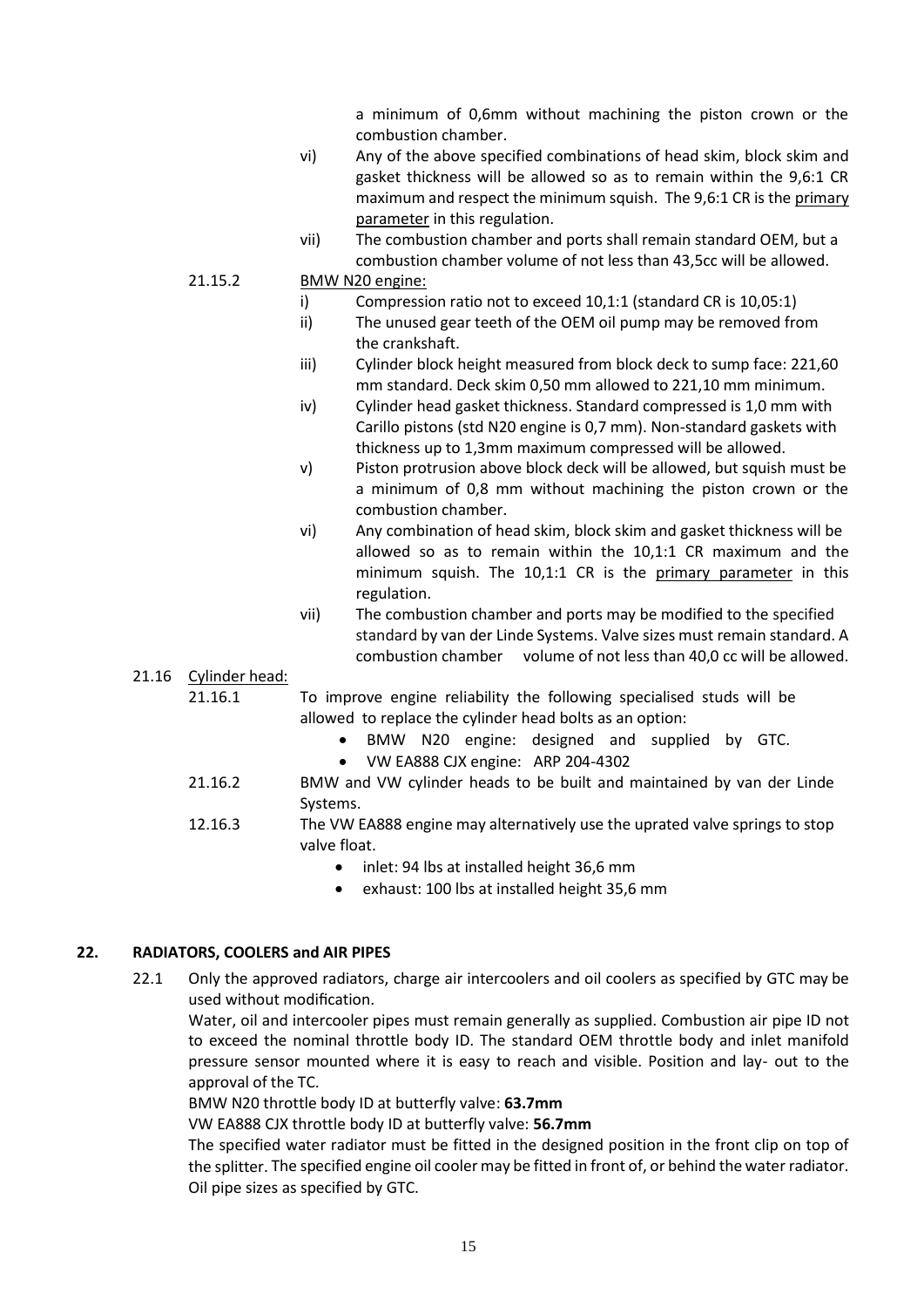The specified gearbox air to oil cooler must be fitted at the rear of the car in the position on the chassis brackets as specified by GTC. The specified cooling air inlet duct with pipes from the interior as per art 6.10.2 may be fitted. No outlet ducts will be allowed. All subject to the approval of the TC's.

22.2 The fitting of a micro water spraying system in front of the radiators will be allowed. A 10 liter (max) water tank may be fitted with an electric pump controlled by a driver actuated on-off switch, or temperature and/or boost controlled switch actuated by the ECU. The sprayers may not be positioned to spray water into the engine combustion air inlet in any way. The TC's will approve the position of the sprayers, and their decision is final.

Only clean water, suitable for human consumption, may be used. NO additives will be allowed. No weight compensation will be allowed. The minimum race weight remains as per the Weight Regulations

22.3 The following charge air intercooler cores must be used:

GTC supplied core - CSF 8047 12 fin rows, size 560 x 218 x 90. Alternatively the JCW Mini F56 charge air cooler core, part no.175 176 176 00 may be used. Aluminum tanks to be fabricated to suit. The outlet and inlet tube sizes in the tanks not to exceed 63,5 (2 $\frac{1}{2}$  inch) and 50,8(2 inch) mm OD respectively. The tank design is free, but must be approved by the TC's.

The intercooler must be fitted on top of the water radiator as approved by the TC's. An intercooler air exit may be made in the bonnet as per clause 6.9

Ducting of air to the water radiator, oil cooler and charge air cooler is free, provided no additional cutouts are made in the chassis, body, grille or bumper. Ducting subject to the approval of the TC's and recorded.

#### <span id="page-17-0"></span>**23. TURBO & WASTEGATE**

Turbochargers are provided by GTC and must be used without modification. Complete Turbocharger:

- Garrett GTX3071R Gen II AR61 V-band in & out.
- Assy Part no: 856801-5018S.
- Compressor part number: 851154-5002S. 0,60 AR
- Turbine part number: 740902-0036. 0,61 AR

#### Wastegate:

- Precision Turbo and Engine PW46 External Wastegate, Part no PBO 085-2000
- Precision Turbo PW 46 water-cooled waste gate. Part no PBO 085-2200
- Tial MV-R water-cooled waste gate.
- Turbosmart WG45HP Hypergate 45 mm 14 psi waste gate. Part no TS-0506-1040/1

Blow-off valve:

- Excell Performance 38 mm dump valve.
- Tial Sport QRJ 38 mm.
- Precision Turbo SN- 000003307 50 mm part no PB 0083-2005*.*

#### <span id="page-17-1"></span>**24. ELECTRICAL SYSTEM**

- 24.1 Only the GTC approved electrical systems may be fitted in the cars. No modifications, additions or deletions are allowed.
- 24.2 The alternators are Team sourced but has to fit in the specified position on the gearbox without modifications to the gearbox or body. The alternator drive belt must always be connected and the alternator operational.
- 24.3 The starter motors are Team sourced but has to fit in the specified position on the gearbox without modifications to the gearbox or body. The starter motor has to be capable of starting a hot engine stalled on the track without a slave battery.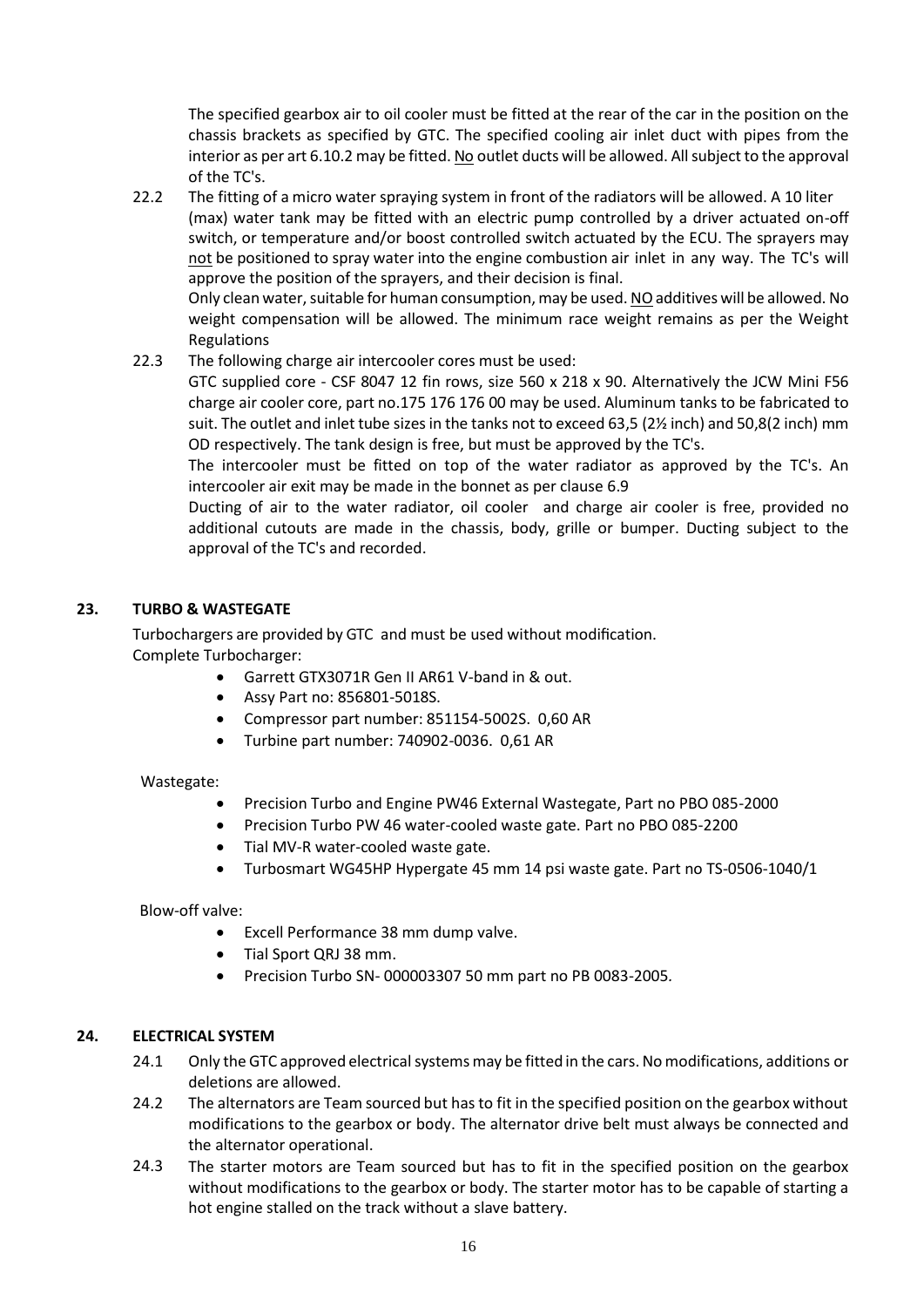- 24.4 The Life PDM may be doubled to allow 20 channels if required and supplied by GTC only.
- 24.5 Battery Team sourced.
- 24.6 The external emergency shutoff switches must be clearly marked using the decal as specified in the GCR's.

#### <span id="page-18-0"></span>**25. FUEL & FUEL SYSTEM**

- 25.1 The only approved fuel is 110 octane petrol supplied by AMTEC fuels & Lubricants. Fuel must be stored and used at ambient temperature and no additives whatsoever may be used. Fuel may be sampled and subjected to *baseline* testing at any time. Fuel in sealed drums may be required to be stored in a lock-up fuel store at the circuits for random dispensing by the TC's. The Teams are responsible for delivering fuel to the store before the race, and collecting after the race.
- 25.2 The fuel system must remain as supplied by GTC. This includes the fuel pump and filter. *FT 3-1999 fuel cells may be fitted as an option.*
- 25.3 Plumbing of the fuel lines are free, provided the internal hose diameters are not changed. When flexible, these lines must have threaded, crimped or self-sealing connectors and an outer braid cover, resistant to abrasion and flame (does not sustain combustion). The hoses must be clamped to the car at regular intervals to prevent abrasion and pinching.
- 25.4 Lines containing fuel or hydraulic fluid may pass through the cockpit, but without any connectors inside except on the front and rear bulkheads according to FIA Drawings 253-59 and 253-60, and on the braking circuit and the clutch fluid circuit.
- 25.5 The fuel tank, fuel pumps and fuel filters must be separated from the driver by a bolted and sealed liquid-proof and fireproof protection.
- 25.6 There must be at least two 10mm hole/s in the tank compartment floor at the rear on each side to drain any fuel which may have leaked from the tank and fittings.
- 25.7 All the fuel pumps must only operate when the engine is running, and during the starting process.
- 25.8 The position and the dimension of the fuel filler hole as well as that of the cap may be changed as long as the new installation does not protrude beyond the bodywork and guarantees that no fuel may leak into the interior compartment of the car.
- 25.9 If the filler hole is situated inside the car, it must be separated from the cockpit by a liquidproof and fireproof protection.
- 25.10 The ventilation line of the fuel cell must have the same specifications as those of the fuel lines, and must be fitted with a system complying with the following conditions:
	- Gravity activated roll-over valve
	- Float chamber ventilation valve
	- Blow-off valve *which opens at a* maximum overpressure of 200 mbar, *fitted in parallel to the gravity activated and float chamber valves when closed.*
- 25.11 If the internal diameter of the fuel tank breather venting tube is greater than 20 mm, a nonreturn valve homologated by the FIA and as defined in Article 253-14.5 must be fitted.

#### <span id="page-18-1"></span>**26. EXHAUST**

The exhaust system basic lay-out and position must remain as specified by GTC. Tubes may only be steel, round and the maximum diameter is 77 mm. To limit heat damage to components, removable heat insulating wrapping of the inlet air and exhaust ducting, including turbocharger will be allowed. Removable heat shields may be added. Ceramic and other coatings will not be allowed. All subject to the approval of the TC's.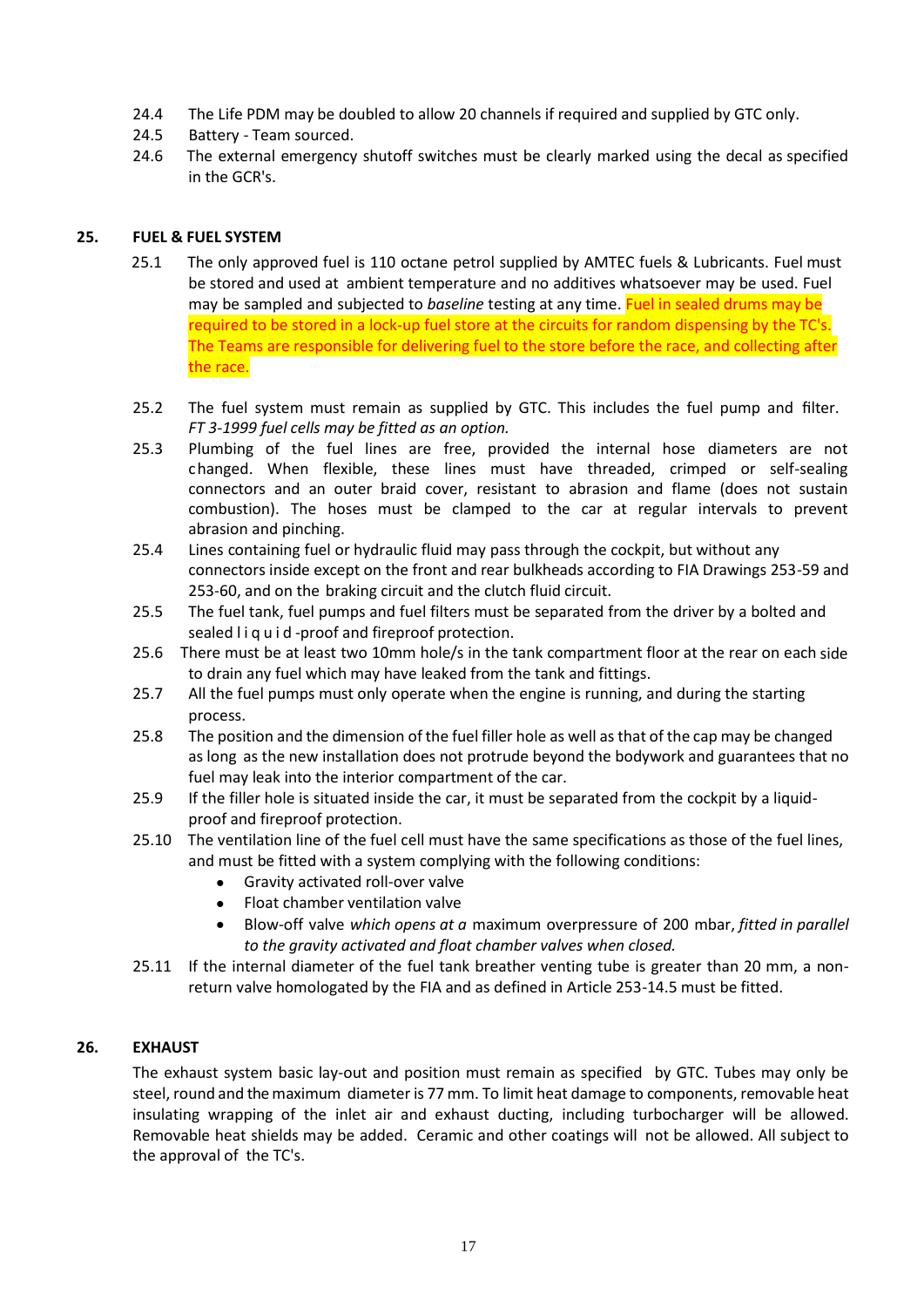#### <span id="page-19-0"></span>**27. CLUTCH ASSEMBLY**

- 27.1 The GTC specified clutch is the Tilton 3 plate, 5½", metallic clutch assy. Available from ATS. *Tilton Clutch Assy 67-003HG OT-lll 5.5" 3-plate. Part no: TE/PCLH/67003HG Tilton Disc Pack 64140-9-ACC-36 3 discs. Part no: TE/DISC/64140*
- 27.2 The clutch master cylinder bore size is a team choice. Refer art 20.4

#### <span id="page-19-1"></span>**28. PROPSHAFT and DRIVESHAFTS**

Only parts provided by GTC are permitted. These must be used as supplied without modification.

- 28.1 *The fabricated tube and splined end propshaft assembly is GTC supplied.*
- 28.2 *The driveshafts and CV joints are GTC supplied.*

#### <span id="page-19-2"></span>**29. GEARBOX**

- 29.1 Use of the Albins ST 6 gearbox system as supplied by GTC is mandatory.
- 29.2 The gearbox position must remain as per GTC specification and may not be changed.
- 29.3 Coatings of any kind or Super Finishing is not permitted.
- 29.4 Shiftec is the only GTC approved shift mechanism. This must be used without modification and as supplied by GTC. The Motec shift compressor *may also be used as an alternative.*
- 29.5 All six (6) speeds must remain in the gearbox during on-track activity. Reverse must be functional at all times during the race, and the driver must be able to engage it from the cockpit.
- 29.6 The *locked* differential must be run as supplied, and to the GTC specification.
- 29.7 Accessories filters, screens and magnetic plugs are allowed provided they serve no other purposes.
- 29.8 The bell housing must be used as designed and supplied without modification.
- 29.9 The only gearbox internals approved for use are as follows:

| <b>RATIOS</b>      |                 |
|--------------------|-----------------|
| <b>INPUT</b>       | 1.000           |
| <b>DROP GEAR</b>   | 1.091 or 1.1304 |
| 1ST                | 2.357           |
| 2ND                | 1.824           |
| 3RD                | 1.474           |
| 4TH                | 1.238           |
| 5TH                | 1.043           |
| 6TH                | 1.000           |
|                    |                 |
| <b>Final Drive</b> | 3.273           |
| <b>Diff Ramps</b>  | llocker         |

Drop gear ratio long - 23:23 teeth. 1.091:1 - gear part numbers Albins P13810 and P13811 Drop gear ratio short - 23:26 teeth. 1.1304:1 - gear part numbers Albins P13808 and P13809 NOTE: do not swop the 23 teeth gears. The tooth shape is not the same.

#### <span id="page-19-3"></span>**30. WHEELS**

GTC will supply the only approved wheels permitted to be used during all race weekends, series open tests' and promotor test days. Wheels may not be modified, and may only be repaired with the approval of GTC.